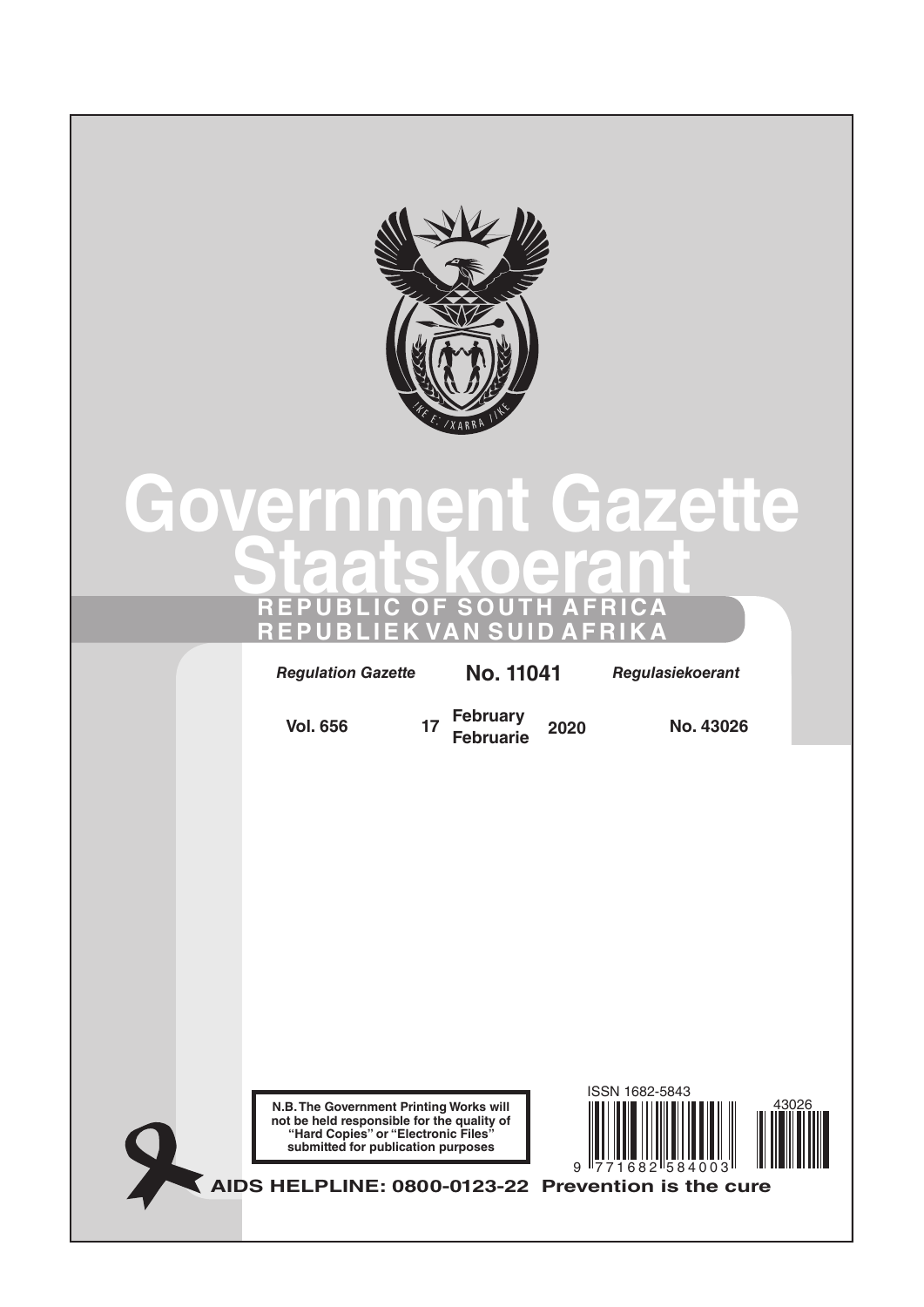This gazette is also available free online at **www.gpwonline.co.za**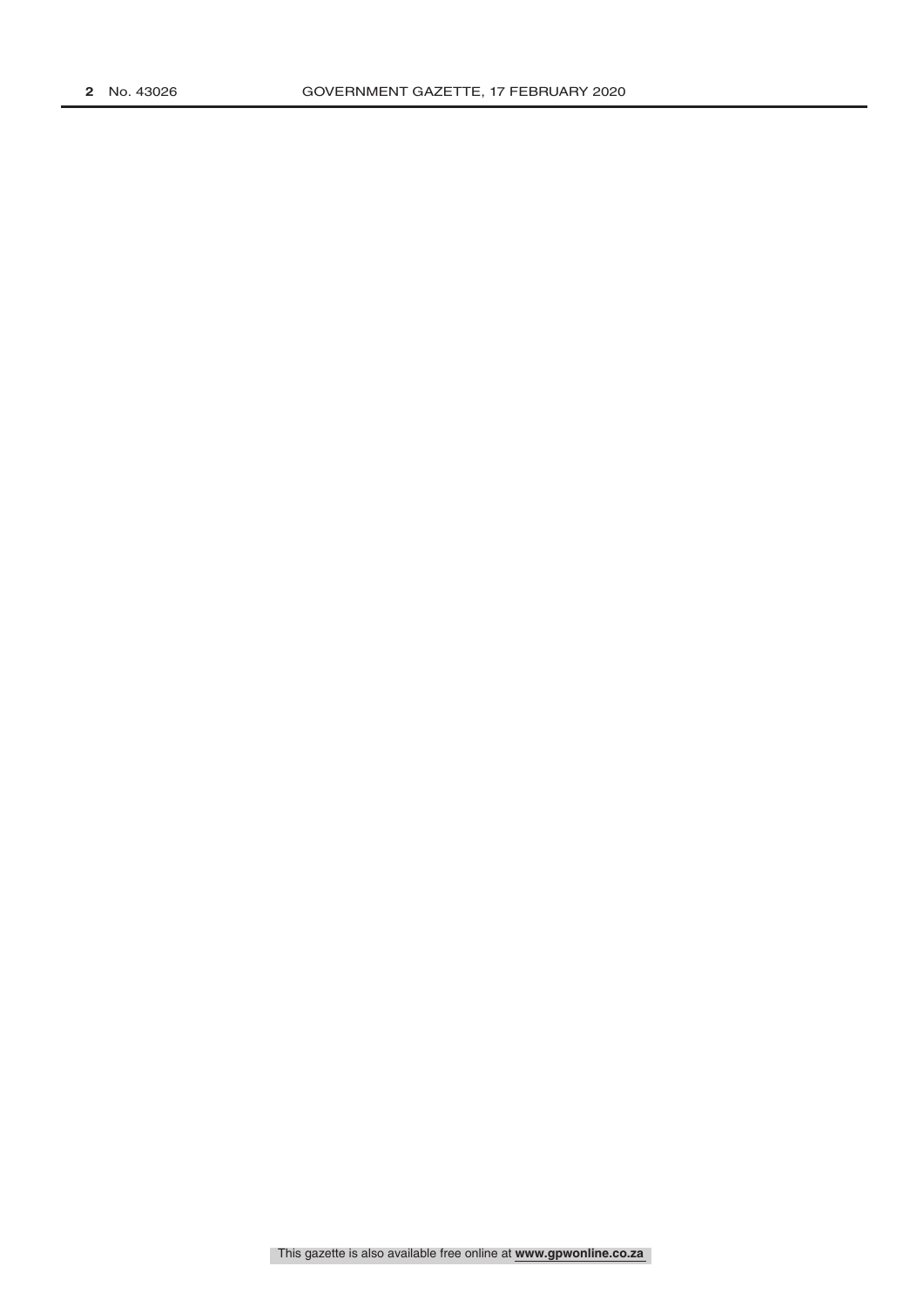## **IMPORTANT NOTICE:**

**The GovernmenT PrinTinG Works Will noT be held resPonsible for any errors ThaT miGhT occur due To The submission of incomPleTe / incorrecT / illeGible coPy.**

**no fuTure queries Will be handled in connecTion WiTh The above.**

### **Contents**

| No.    |                                                      | Gazette<br>No. | Page<br>No. |
|--------|------------------------------------------------------|----------------|-------------|
|        | <b>GOVERNMENT NOTICES • GOEWERMENTSKENNISGEWINGS</b> |                |             |
|        | Labour, Department of/ Arbeid, Departement van       |                |             |
| R. 174 |                                                      | 43026          |             |
| R. 175 |                                                      | 43026          | 21          |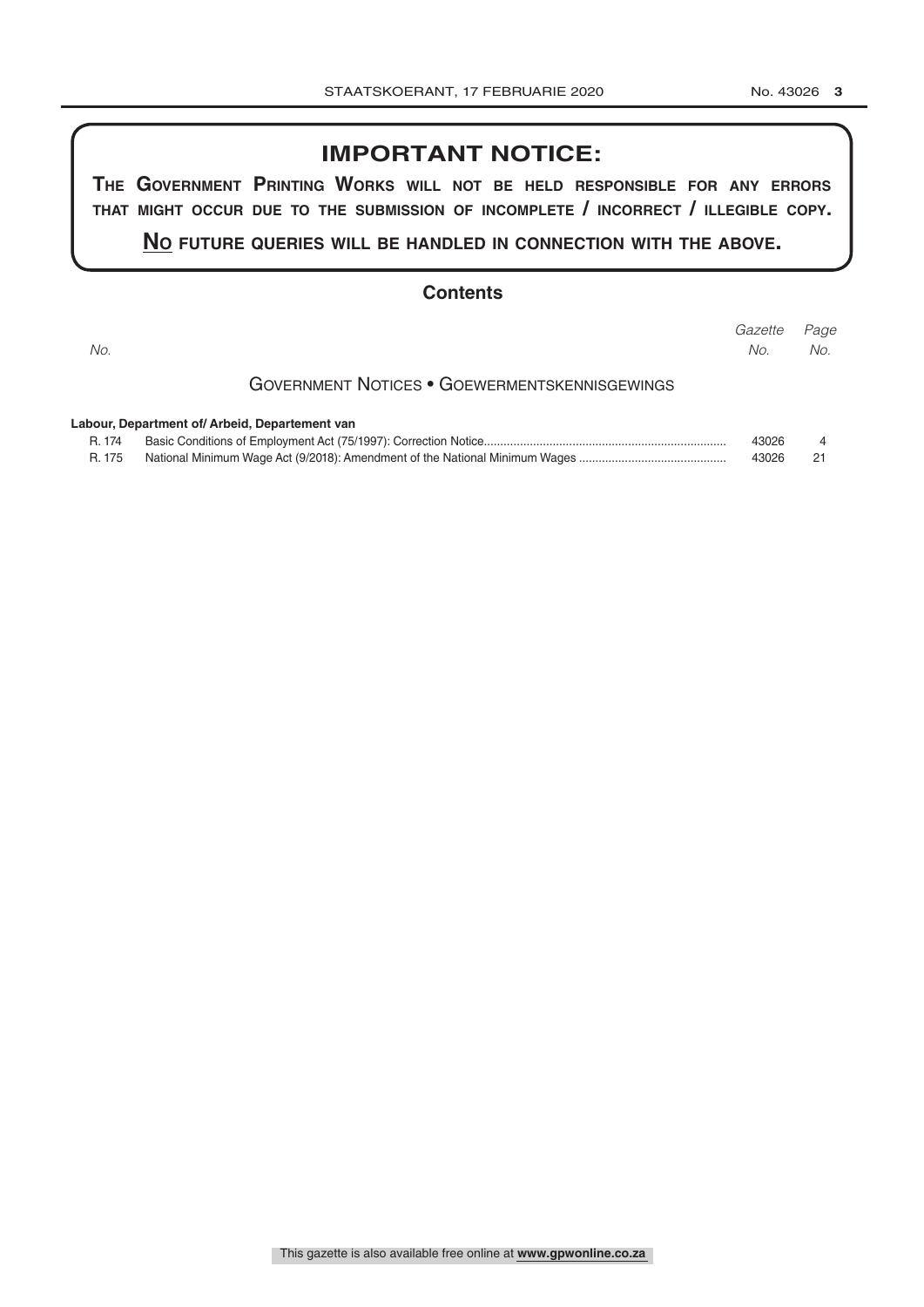## Government Notices • Goewermentskennisgewings

#### **DEPARTMENT OF LABOUR**

### $\mathsf{R}$ . R. 174

#### **NO. R. 174 17 FEBRUARY 2020**

#### BASIC CONDITIONS OF EMPLOYMENT ACT, NO 75 OF 1997

#### CORRECTION NOTICE

The Minister of Employment and Labour has under section 86(1) of the Basic Conditions of Employment Act No. 75 of 1997, after consultation with the National Minimum Wage Commission, amended the Regulations in terms of the Basic Conditions of Employment Act No 75, 1997 published in Government Notice 1438 of 13 November 1998 and the Amendments to the Regulations as published in Government Notice R936 of 25 July 2002, Government Notice 197 of 12 March 2010, Government Notice 655 of 29 August 2014, Government Gazette No 42124 of 19 December 2018, correction Notice in Government Gazette No 42965 of 22 January 2020 and, correct Government Gazette No 42986 of <sup>31</sup> January 2020, as per attached schedule.

#### MR. TW NXESI, MP

#### MINISTER OF EMPLOYMENT AND LABOUR

#### **SCHEDULE**

#### **Amendment of BCEA 1A**

BCEA 1A is hereby amended by the substitution of the summary by the following summary -

#### **Amendment of BCEA 9**

BCEA 9 is hereby amended by the substitution of that form with the following form-

#### **Amendment of RCEA 12**

BCEA 12 is hereby amended by the substitution of that form with the following form-

#### **Amendment of BCEA 14A**

BCEA 14A is hereby amended by the substitution of that form with the following form-

#### **Amendment of BCEA 14B**

BCEA 14B is hereby amended by the substitution of that form with the following form-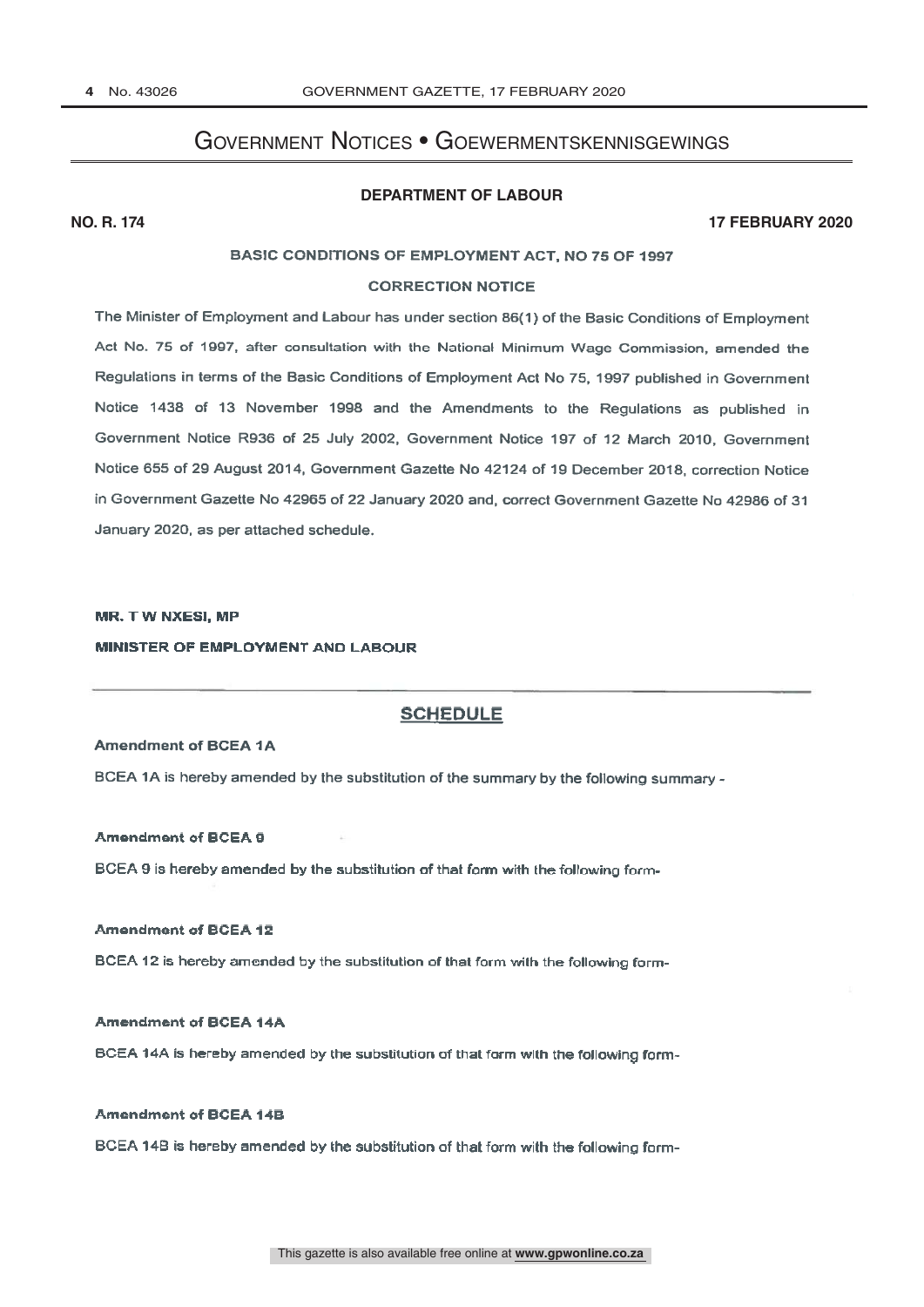BCEA 1A

(Regulation 2)

## BASIC CONDITIONS OF EMPLOYMENT ACT, 1997

## SUMMARY TO BE KEPT BY AN EMPLOYER IN TERMS OF SECTION 30

The following is a summary of the provisions of the most important sections of the Basic Conditions of Employment Act, 1997, as amended.

## 1. APPLICATION OF THE ACT: SECTION 3

The Act applies to all employees and employers except members of the State Security Agency and unpaid volunteers working for an organisation with a charitable purpose.

The basic conditions of employment contained in the Act form part of the contract of employment of employees covered by the Act. Some, but not all, basic conditions of employment may be varied by individual or collective agreements in accordance with the provisions of the Act. (See paragraph 7 below).

## 2. REGULATION OF WORKING TIME : CHAPTER TWO

## 2.1 Application

This chapter does not apply to senior managerial employees, employees engaged as sales staff who travel and employees who work less than 24 hours a month.

## 2.2 Ordinary hours of work : Section 9 and 9A

- 2.2.1 No employer shall require or permit an employee to work more than<br>
a) 45 hours in any week;<br>
b) nine hours in any day if an employee works for five days or less in
	-
	- b) nine hours in any day if an employee works for five days or less in a week; or
	- c) eight hours in any day if an employee works on more than five days in a week.
- 2.2.2 Employees earning less than the threshold, who works for less than four hours on any day must be paid for four hours on that day

## 2.3 Overtime : Section 10

- 2.3.1 An employer may not require or permit an employee—<br>(a) to work overtime except by an agreement;
	-
	- (b) to work more than ten hours' overtime a week.
- 2.3.2 An agreement may not require or permit an employee to work more than 12 hours or any day.
- 2.3.3 A collective agreement may increase overtime to fifteen hours per week for up to two months in any period of 12 months.
- 2.3.4 Overtime must be paid at 1.5 times the employee's normal wage or an employee may agree to receive paid time off.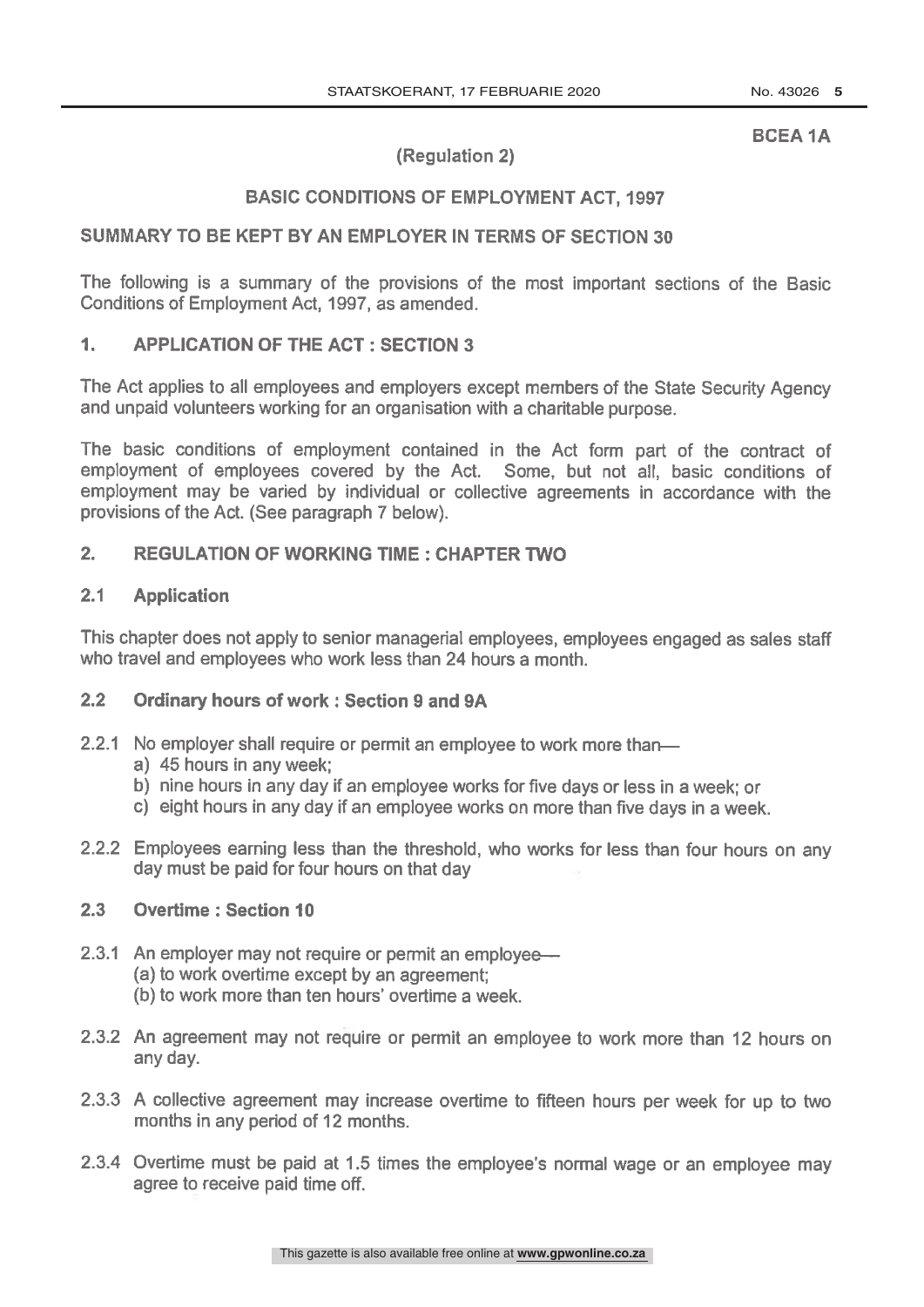- 2.4 Compressed working week : Section 11
- 2.4.1 An employee may agree in writing to work up to 12 hours in a day without receiving overtime pay.
- 2.4.2 This agreement may not require or permit an employee to work—<br>
(a) more than 45 ordinary hours in any week;<br>
(b) more than ten hours' overtime in any week; or
	- more than 45 ordinary hours in any week;
	- (b) more than ten hours' overtime in any week; or
	- (c) more than five days in any week.
- 2.5 Averaging of hours of work : Section 12
- 2.5.1 A collective agreement may permit the hours of work to be averaged over a period of up to four months.
- 2.5.2 An employee who is bound by such a collective agreement may not work more than—<br>
(a) an average of 45 ordinary hours in a week over the agreed period;<br>
(b) an average of five hours' overtime in a week over the agreed (a) an average of 45 ordinary hours in a week over the agreed period;
	- (b) an average of five hours' overtime in a week over the agreed period.
- 2.6 Meal intervals : Section 14
- 2.6.1 An employee must have a meal interval of 60 minutes after five hours work.
- 2.6.2 A written agreement may-
	- (a) reduce the meal interval to 30 minutes;
	- (b) dispense with the meal interval for employees who work fewer than six hours on a day.
- 2.7 Daily and weekly rest period : Section 15

An employee must have a daily rest period of 12 consecutive hours and a weekly rest period of 36 consecutive hours, which, unless otherwise agreed, must include Sunday.

- 2.8 Pay for work on Sundays : Section 16
- 2.8.1 An employee who occasionally works on a Sunday must receive double pay.
- 2.8.2 An employee who ordinarily works on a Sunday must be paid at 1.5 times the normal wage.
- 2.8.3 Paid time off in return for working on a Sunday may be agreed upon.
- 2.9 Night work : Section 17
- 2.9.1 Employees who work at night between 18h00 and 06h00 must be compensated by payment of an allowance or by a reduction of working hours and transport must be available.
- 2.9.2 Employees who work regularly after 23 :00 and before 06:00 the next day must be informed—<br>(a) of any health and safety hazards; and
	-
	- (b) the right to undergo a medical examination.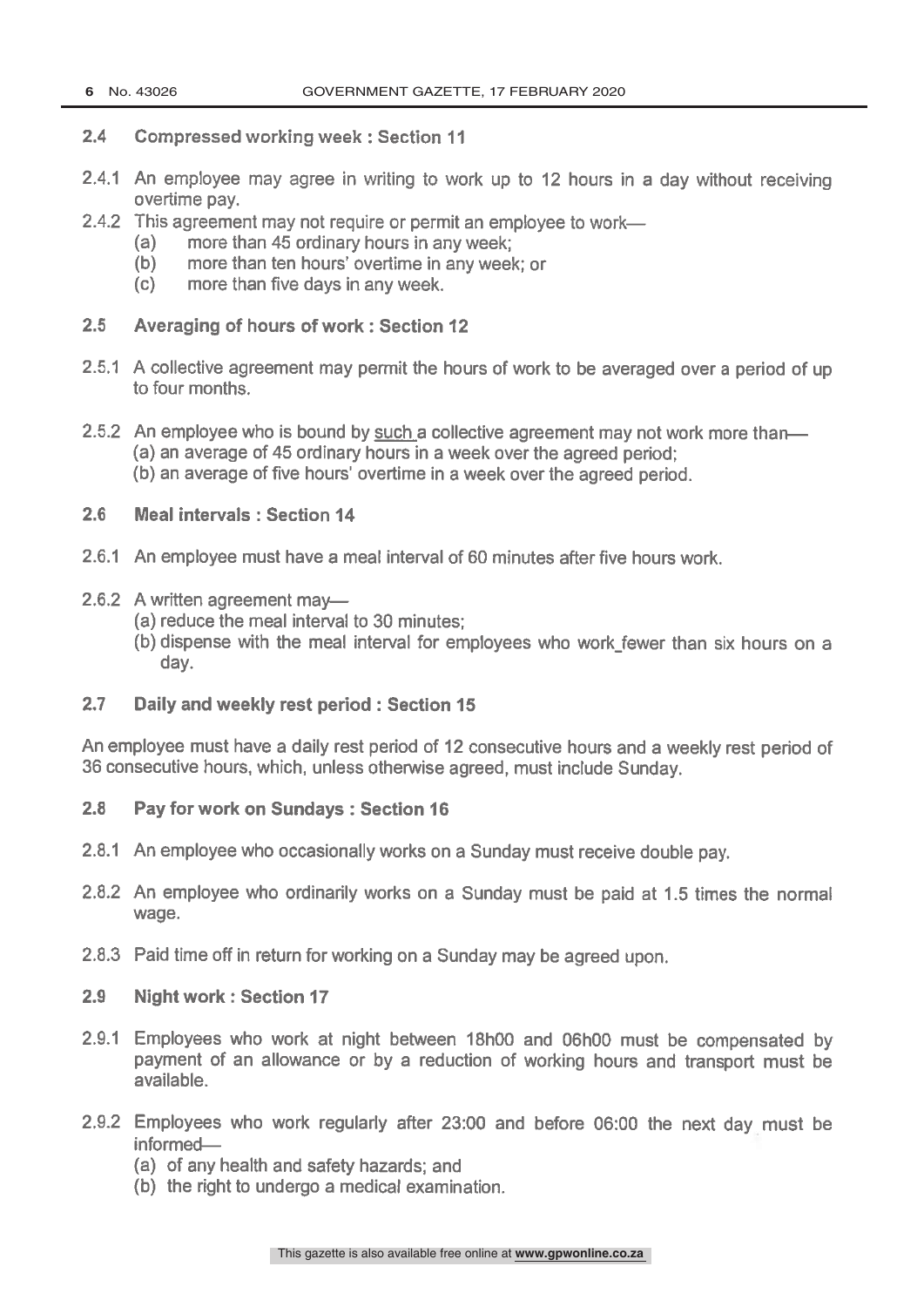## 2.10 Public holidays : Section 18

- 2.10.1 Employees must be paid their ordinary pay for any public holiday that falls on a working day.
- 2.10.2 Work on a public holiday is by agreement and paid at double the rate.
- 2.10.3 A public holiday may be exchanged with another day\_by agreement.

## 3. LEAVE : CHAPTER THREE

## 3.1 Application

The chapter on leave does not apply to an employee who works less than 24 hours a month for an employer and to leave granted in excess of the leave entitlement under this chapter.

- 3.2 Annual leave : Sections 20 & 21
- 3.2.1 Employees are entitled to 21 consecutive days' annual leave or by agreement, one day for every 17 days worked or one hour for every 17 hours worked.
- 3.2.2 Leave must be granted not later than six months after the end of the annual leave cycle.
- 3.2.3 An employer must not pay an employee instead of granting leave except on terminatior of employment.
- 3.3 Sick leave : Sections 22 24
- 3.3.1 An employee is entitled to six weeks' paid sick leave in a period of 36 months.
- 3.3.2 During the first six months an employee is entitled to one day's paid sick leave for every 26 days worked.
- 3.3.3 An employer may require a medical certificate before paying an employee who is absent for more than two consecutive days or who is frequently absent.
- 3.4 Maternity leave : Sections 25 & 26
- 3.4.1 A pregnant employee is entitled to four consecutive months' maternity leave.
- 3.4.2 A pregnant employee or employee nursing her child is not allowed to perform work that is hazardous to her or her child.

## 3.5 Parental Leave : Section 25A

3.5.1 An employee, who is a parent of a child, is entitled to at least ten consecutive days parental leave, when the employee's child is born, or adoption is granted; or the child is placed in the care of a prospective adoptive parent by a competent court, pending the finalization of an adoption order.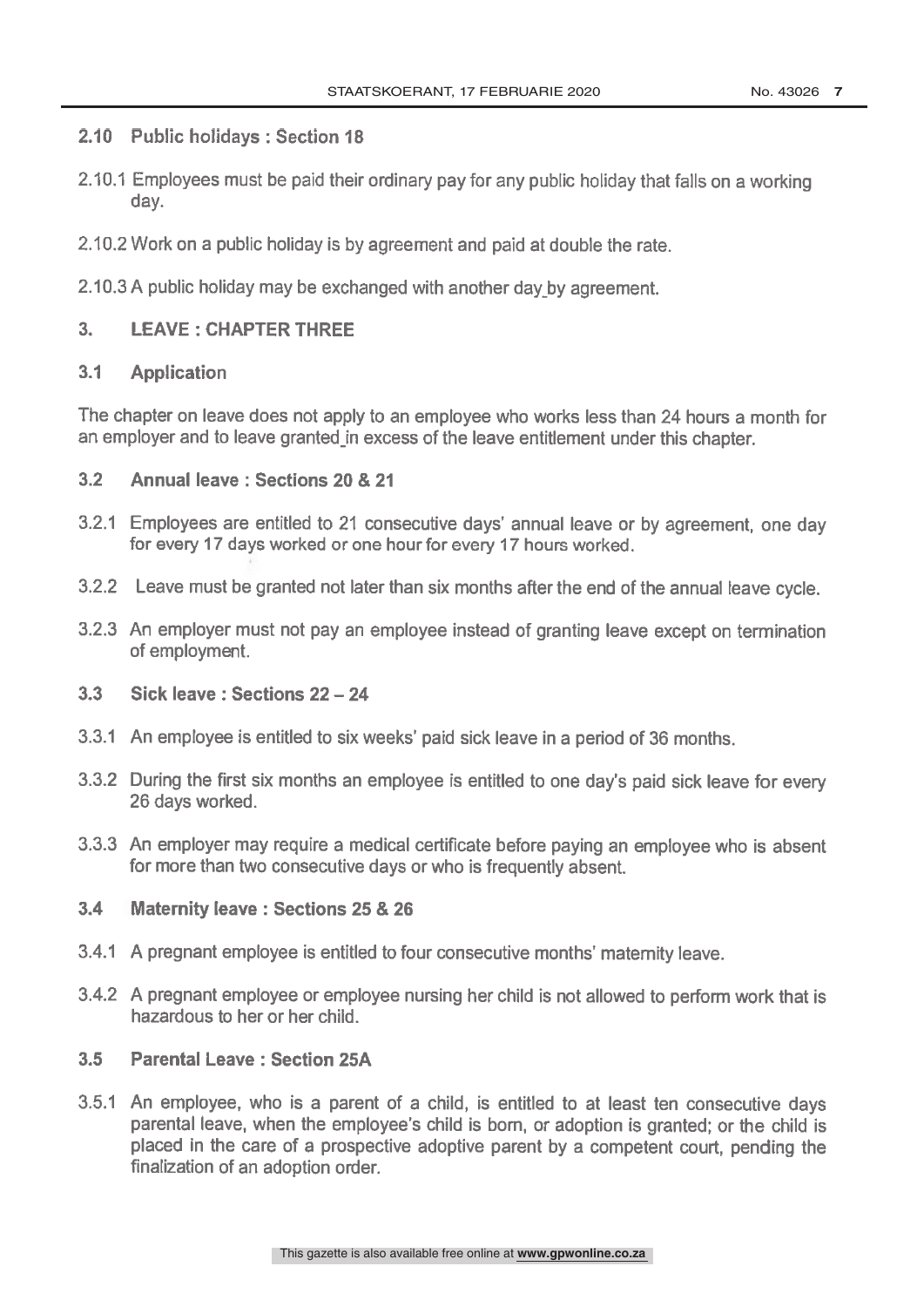## 3.6 Adoption Leave : Section 25B

3.6.1 An employee who is an adoptive parent of <sup>a</sup> child who is below the age of two, is subject to section 25(6), entitled to at least ten weeks consecutive adoptive leave; or ten consecutive days parental leave when adoptive is granted, or the child is placed in his/her care as prospective adoptive parent by a competent court, pending the finalization of an adoptive order.

## 3.7 Commissioning parental Leave : Section 25C

3.7.1 An employee, who is a commissioning parent in a surrogate motherhood agreement is subject to section 25(6), entitled to at least ten weeks consecutive commissioning parental leave; or ten consecutive days parental leave when his/her child is born as a result of a surrogate motherhood agreement

## 3.8 Family responsibility leave : Section 27

- 3.8.1 Full time employees are entitled to three days paid family responsibility leave per year, on request, when the employee's child is sick, or in the event of the death of the employee's spouse or life partner, or the employee's parent, adoptive parent, grandparent, child, adopted child, grandchild or sibling.
- 3.8.2 An employer may require reasonable proof.

## 4. PARTICULARS OF EMPLOYMENT AND REMUNERATION : CHAPTER FOUR

## 4.1 Application

This chapter does not apply to an employee who works less than 24 hours a month for an employer.

## 4.2 Written particulars of employment : Section 29

- 4.2.1 An employer must supply an employee when the employee commences employment, with the following particulars in writing:
	- (a) full name and address of the employer;
	- (b) name and occupation of the employee, or a brief description of the work ;
	- (c) various places of work;
	- (d) date of employment;
	- (e) ordinary hours of work and days of work;
	- (f) wage or the rate and method of calculating;
	- (g) rate for overtime work;
	- (h) any other cash payments;
	- (i) any payment in kind and the value thereof;
	- (j) frequency of remuneration;
	- (k) Any deductions;
	- (I) leave entitlement;
	- (m)period of notice or period of contract;
	- (n) description of any council or sectoral determination which covers the employer's business;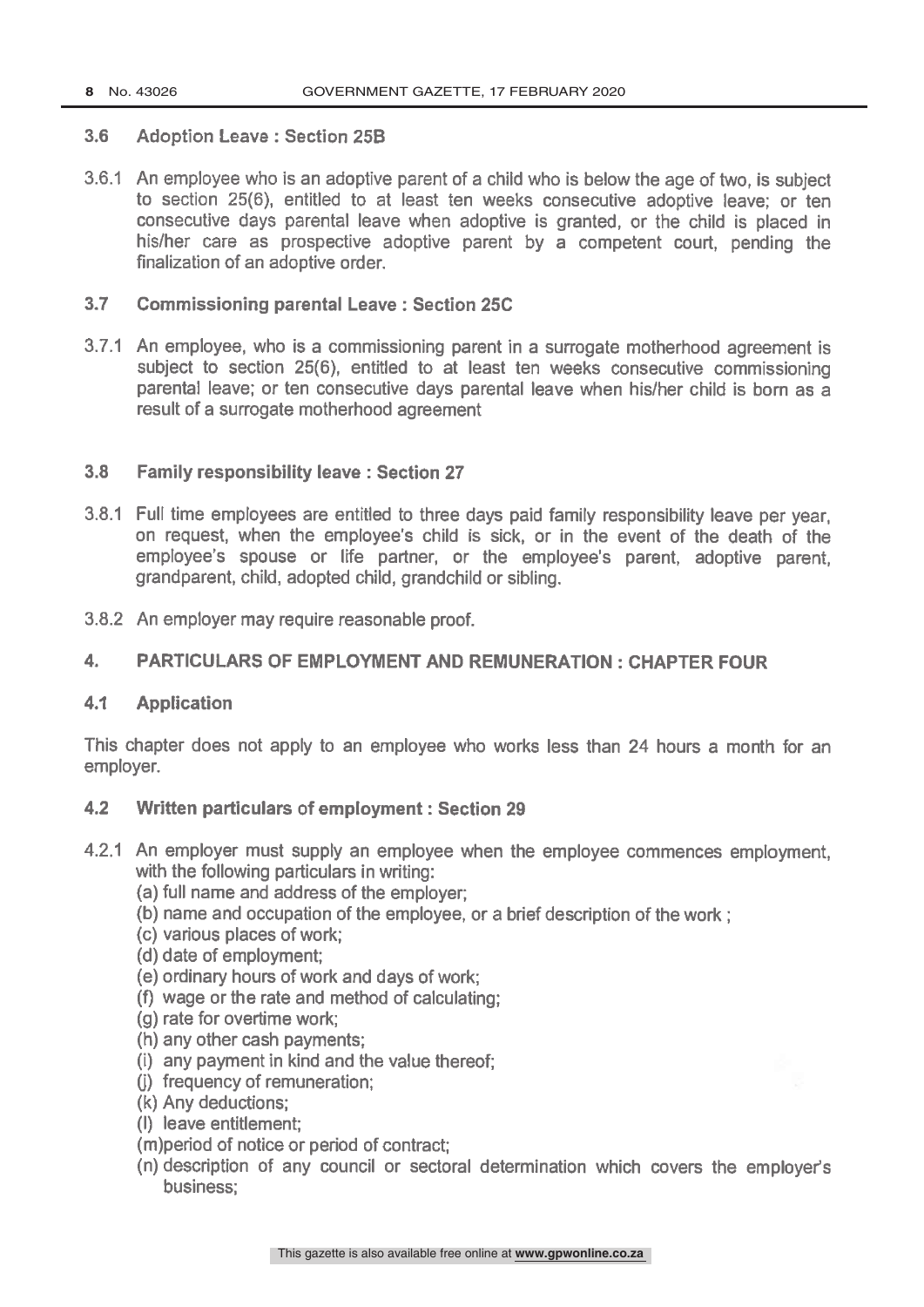- (o) period of employment with a previous employer that counts towards the period of employment;
- (p) list of any other documents that form part of the contract, indicating a place where <sup>a</sup> copy of each may be obtained.
- 4.2.2 Particulars must be revised if the terms of employment change.

## 4.3 Informing employees of their rights : Section 30

A statement of employees' rights must be displayed at the workplace in official languages used at the workplace.

## 4.4 Keeping of records : Section 31

Every employer must keep a record containing the following information:

(a) employee's name and occupation;

(b) time worked;

(c) remuneration paid;

(d) date of birth if under 18 years of age; and

(e) any other prescribed information.

## 4.5 Information about remuneration : Section 33

The following information must be given in writing when the employee is paid:

- (a) employer's name and address;
- (b) employee's name and occupation;
- (c) period of payment;
- (d) remuneration in money;
- (e) any deduction made from the remuneration;
- (f) the actual amount paid; and
- (g) if relevant to the calculation of that employee's remuneration-
	- (i) employee's rate of remuneration and overtime rate;
	- (ii) number of ordinary and overtime hours worked during the period of payment;
	- (i) number of hours worked on a Sunday or public holiday during that period; and
	- (ii) if an agreement to average working time has been concluded, the total number of ordinary and overtime hours worked in the period of averaging.

## 4.6 Deductions and other acts concerning remuneration : Sections 34 and 34A

- 4.6.1 An employer may not deduct money from an employee's remuneration unless –<br>(a) The employee agrees in writing to the deduction of a specific debt:
	- (a) The employee agrees in writing to the deduction of a specific debt;
	- (b) The deduction is made in terms of a collective agreement, law, court order or arbitration award
- 4.6.2 A deduction in respect of damage or loss caused by the employee may only be made with agreement and after the employer has followed a fair procedure
- 4.6.3 Employers must pay deductions and employer contributions to benefit funds to the fund within seven days.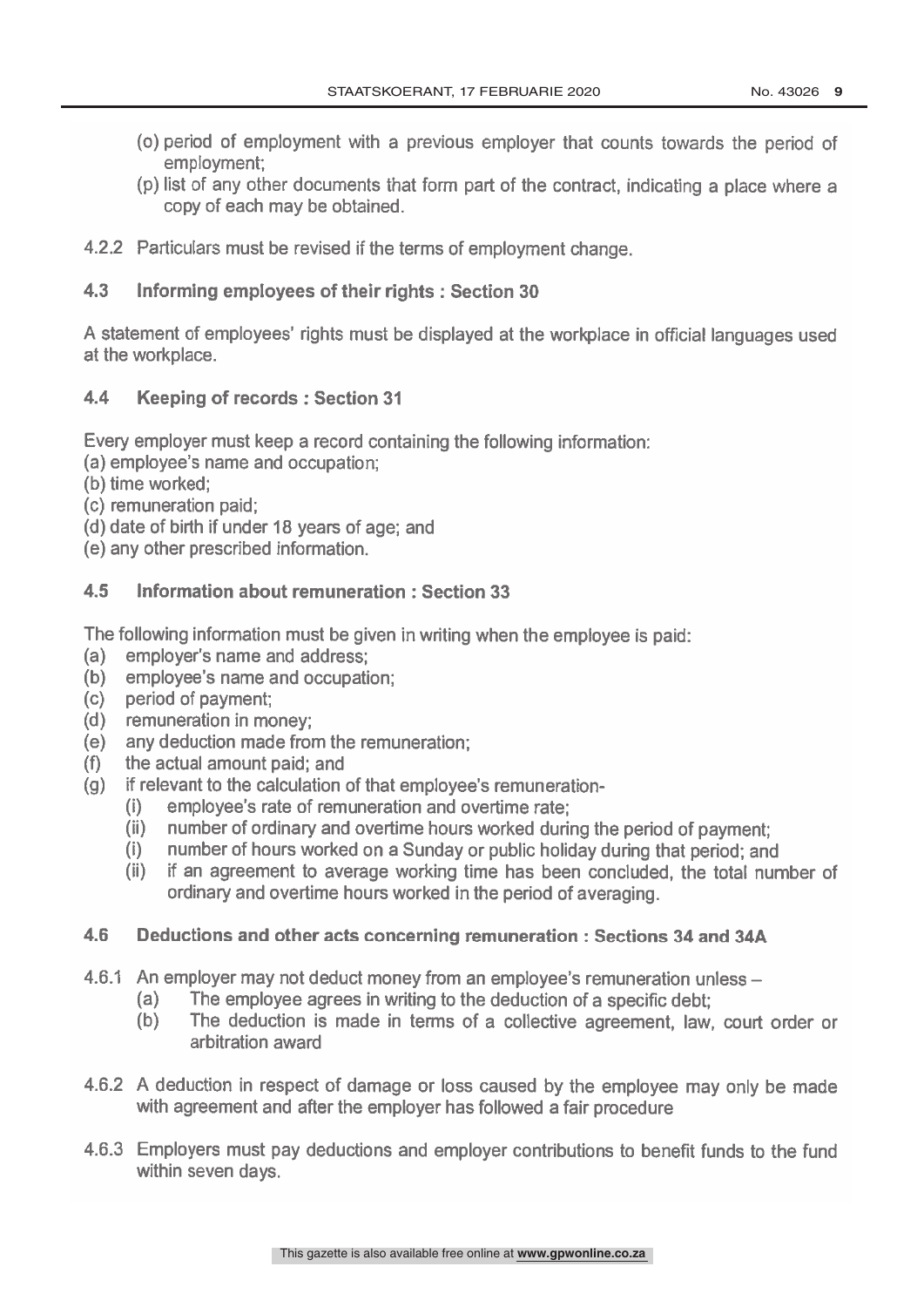- 4.7 Calculation of remuneration and wages : Section <sup>35</sup>
- 4.7.1 Wages are calculated by the number of hours ordinarily worked.
- 4.7.2 Monthly remuneration or wage is four and one-third times the weekly wage.
- 4.7.3 If calculated on a basis other than time, or if the employee's remuneration or wage fluctuates significantly from period to period, any payment must be calculated by reference to remuneration or wage during—<br>
(a) the preceding 13 weeks; or<br>
(c) if employed for a shorter period, that
	- the preceding 13 weeks; or
	- if employed for a shorter period, that period.
- 4.7.4 Employers and employees should consult a schedule published in the Government Gazette to determine whether a particular category of payment forms part of an employee's remuneration for the purpose of calculations made in terms of this Act.

## 5. TERMINATION OF EMPLOYMENT : CHAPTER FIVE

## 5.1 Application

This chapter does not apply to an employee who works less than 24 hours in a month for an employer.

## 5.2 Notice of termination of employment : Section 37

- 
- 5.2.1 A contract of employment may be terminated on notice of not less than—<br>(a) one week, if the employee has been employed for six months or le<br>(b) two weeks, if the employee has been employed for more than six one week, if the employee has been employed for six months or less;
	- (b) two weeks, if the employee has been employed for more than six months but not more than one year;
	- (c) four weeks, if the employee has been employed for one year or more, or if a farm worker or domestic worker has been employed for more than six months.
- 5.2.2 A collective agreement may shorten the four weeks notice period to not less than two weeks.
- 5.2.3 Notice must be given in writing except when it is given by an illiterate employee.
- 5.2.4 The notice on termination of employment by an employer in terms of the Act does not prevent the employee challenging the fairness or lawfulness of the dismissal in terms of the Labour Relations Act, 1995 or any other law.

## 5.3 Severance pay : Section <sup>41</sup>

An employee dismissed for operational requirements or whose contract of employment is terminated in terms of section 38 of the Insolvency Act, 1936 is entitled to one week's severance pay for every year of service.

## 5.4 Certificate of Service : Section 42

On termination of employment an employee is entitled to a certificate of service.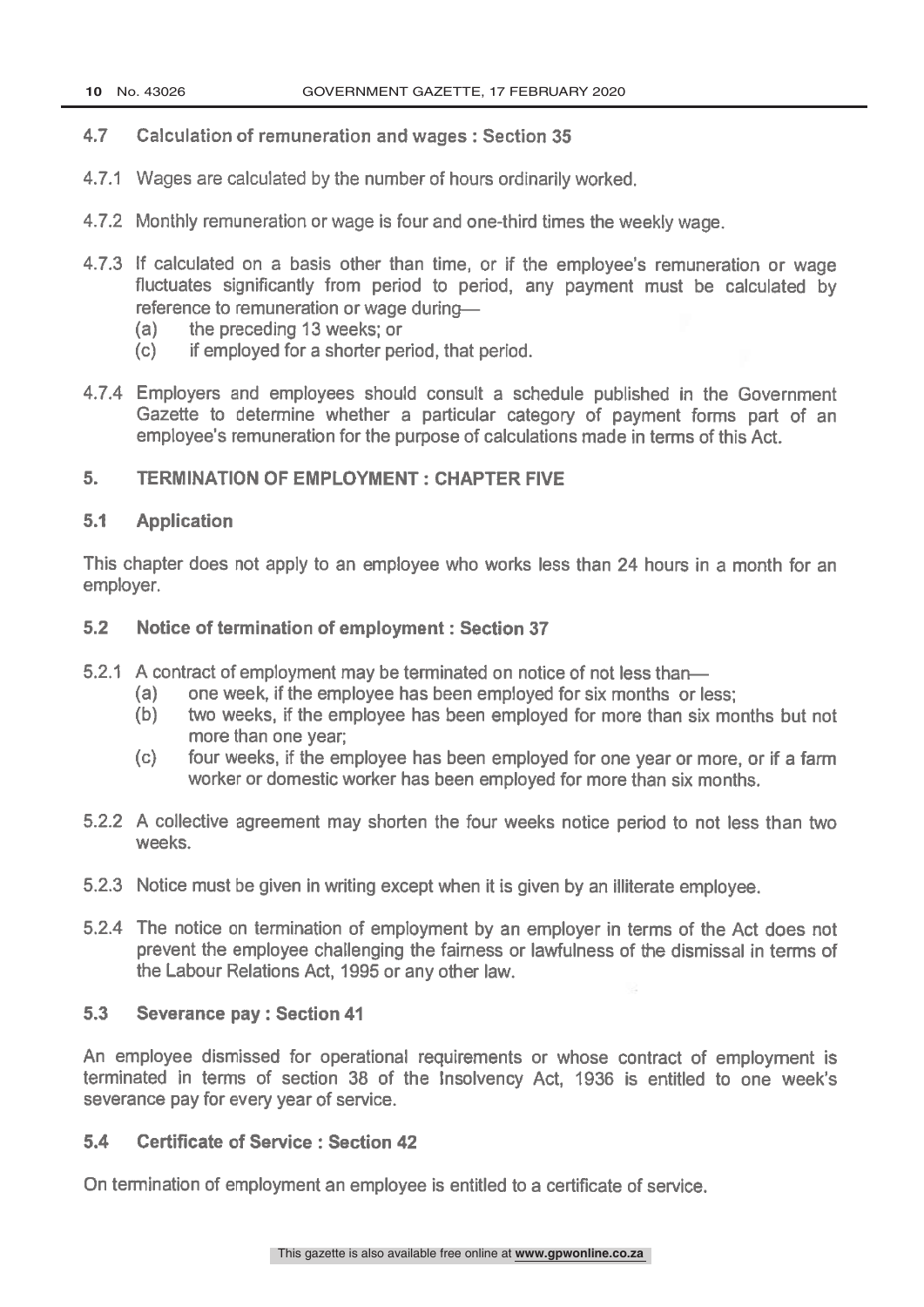- 6. PROHIBITION OF EMPLOYMENT OF CHILDREN AND FORCED LABOUR : SECTIONS 43 - 48
- 6.1 It is a criminal offence to employ a child under 15 years of age.
- 6.2 Children under 18 may not be employed to do work inappropriate for their age or that places them at risk.
- 6.3 Causing, demanding or requiring forced labour is a criminal offence.
- 7. VARIATION OF BASIC CONDITIONS OF EMPLOYMENT : SECTIONS 49 50
- 7.1 A collective agreement concluded by a bargaining council may replace or exclude any basic condition of employment except the following:
	- (a) the duty to arrange working time with regard to the health and safety and family responsibility of employees (S.7,9 and 13);
	- (b) reduce the protection afforded to employees who perform night work(S. 17(3) and (4));
	- (c) reduce annual leave to less than two weeks (S. 20);
	- (d) reduce entitlement to maternity leave (S 25);
	- (e) reduce entitlement to sick leave to the extent permitted (S. 22 -24); and
	- (f) prohibition of child and forced labour (S.48).
- 7.2 Collective agreements and individual agreements may only replace or exclude basic conditions of employment to the extent permitted by the Act or a sectoral determination (S.49).
- 7.3 The Minister of Labour may make a determination to vary or exclude a basic condition of employment. This can also be done on application by an employer or employer organisation (S. 50).
- 7.4 A determination may not be granted unless <sup>a</sup> trade union representing the employees has consented to the variation or has had the opportunity to make representations to the Minister. A copy of any determination must be displayed by the employer at the work place and must be made available to employee's (S.50).

## 8. SECTORAL DETERMINATIONS : SECTION 51 - 58

Sectoral determinations may be made to establish basic conditions for employees in a sector and area.

## 9. MONITORING, ENFORCEMENT AND LEGAL PROCEEDINGS : SECTIONS 63 -81

- 9.1 Labour inspectors must advise employees and employers on their rights and obligations in terms of employment laws. They conduct inspections, investigate complaints and may question persons and inspect, copy and remove records and other relevant documents (S. <sup>64</sup>- 66).
- 9.2 An inspector may serve a compliance order on an employer who is not complying with a provision of the Act, the National Minimum Wage Act, 2018, the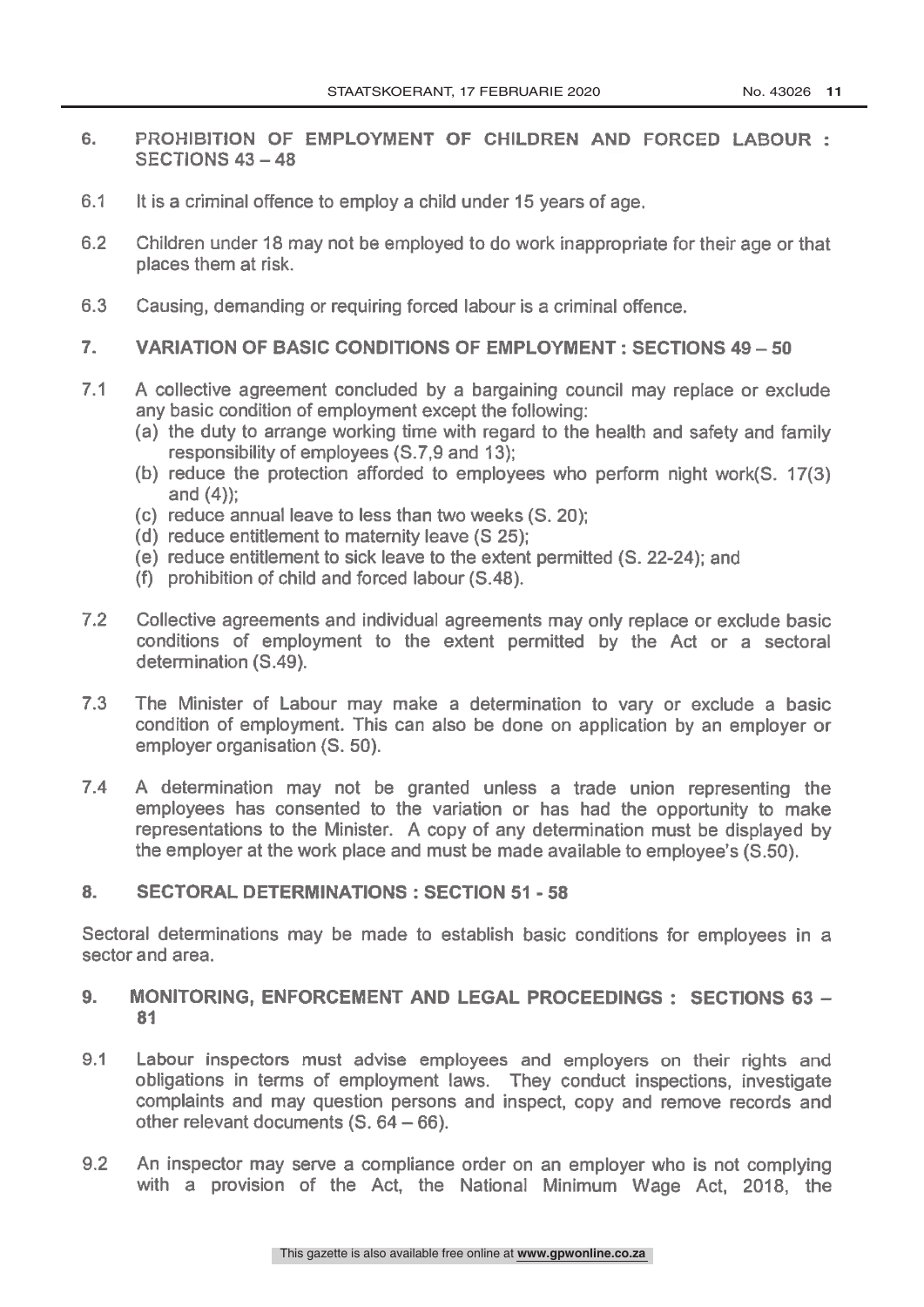Unemployment Insurance Act or the Unemployment Insurance Contributions Act. . The order may be made an Arbitration Award. (S. 68 – 73)

9.3 Employees may not be discriminated against for exercising their rights in terms of the Act (S. <sup>78</sup>- 81).

## 10. PRESUMPTION AS TO WHO IS AN EMPLOYEE : SECTION 83A

- 10.1 A person who works for, or provides services to, another person is presumed to be an employee if  $-$ 
	- (a) his or her manner or hours of work are subject to control or direction;
	- (b) he or she forms part of the employer's organisation;
	- (c) he or she has worked for the other person for at least 40 hours per month over the previous three months;
	- (d) he or she is economically dependant on the other person;
	- (e) he or she is provided with his or her tools or work equipment; or
	- (f) he or she only works for, or renders service to, one person.
- 10.2 If one of these factors is present, the person is presumed to be an employee until the employer proves that he or she is not.

## 11. GENERAL

It is an offence to- $-$ 

- (a) obstruct or attempt to influence improperly a person who is performing a function ir terms of the Act;
- (b) obtain or attempt to obtain any prescribed document by means of fraud, false pretences, or by presenting or submitting a false or forged document;
- (c) pretend to be a labour inspector or any other person performing <sup>a</sup> function in terms of the Act;
- (d) refuse or fail to answer fully any lawful question put by a labour inspector or any other person performing a function in terms of the Act;
- (e) refuse or fail to comply with any lawful request of, or lawful order by, a labour inspector or any other person performing <sup>a</sup> function in terms of the Act;
- (f) hinder or obstruct a labour inspector or any other person performing <sup>a</sup> function in terms of the Act.

(S. 92)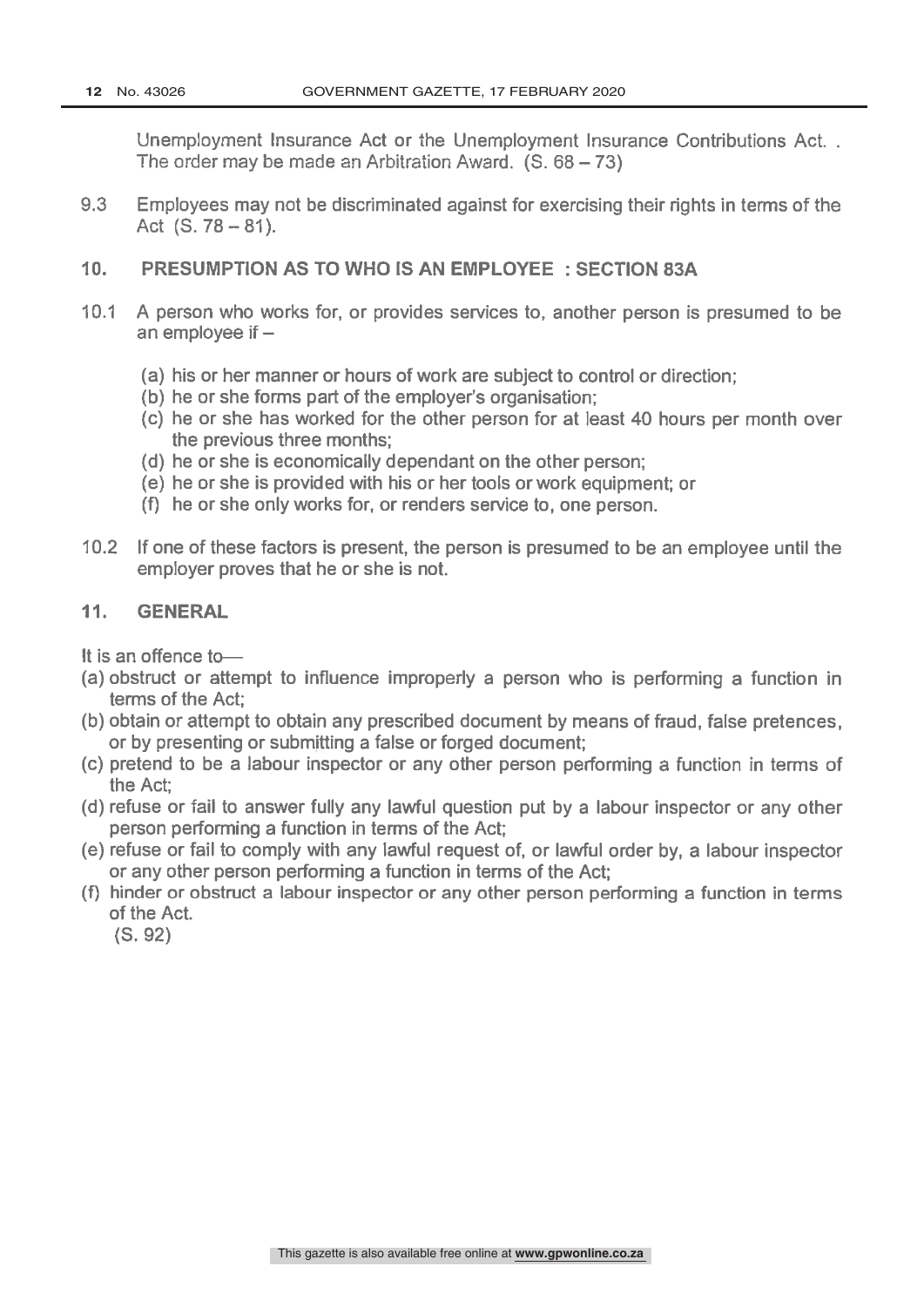|                                                                                                                                                                                                                          | <b>BCEA 9</b>                                                                                                  |  |  |  |
|--------------------------------------------------------------------------------------------------------------------------------------------------------------------------------------------------------------------------|----------------------------------------------------------------------------------------------------------------|--|--|--|
| <b>BASIC CONDITIONS OF</b>                                                                                                                                                                                               | DEPARTMENT OF EMPLOYMENT AND LABOUR                                                                            |  |  |  |
| EMPLOYMENT ACT, 1997                                                                                                                                                                                                     | <b>WRITTEN UNDERTAKING</b>                                                                                     |  |  |  |
| Section 68                                                                                                                                                                                                               |                                                                                                                |  |  |  |
| <b>READ THIS FIRST</b>                                                                                                                                                                                                   |                                                                                                                |  |  |  |
| U                                                                                                                                                                                                                        |                                                                                                                |  |  |  |
|                                                                                                                                                                                                                          |                                                                                                                |  |  |  |
| WHAT IS THE PURPOSE<br>OF THIS FORM?                                                                                                                                                                                     |                                                                                                                |  |  |  |
| To record an undertaking                                                                                                                                                                                                 | (Delete that which is not applicable)                                                                          |  |  |  |
| by the employer to comply<br>with a provision of the Acts<br>enforced in terms of the<br>Conditions<br>Basic<br>αf<br>Employment Act (BCEA).                                                                             | 1.                                                                                                             |  |  |  |
| WHO FILLS IN THIS<br>FORM?                                                                                                                                                                                               | Tel<br>no:                                                                                                     |  |  |  |
| The labour inspector.                                                                                                                                                                                                    | $\blacksquare$<br>Cell<br>no:                                                                                  |  |  |  |
| <b>WHERE DOES THIS</b><br>FORM GO?                                                                                                                                                                                       | undertake to comply with the following-<br>$\overline{2}$ .<br>Provisions of the Act(s)/Sectoral Determination |  |  |  |
| The employer.                                                                                                                                                                                                            |                                                                                                                |  |  |  |
| <b>INSTRUCTIONS</b>                                                                                                                                                                                                      | 2.1<br>1997 as amended.                                                                                        |  |  |  |
| May be issued when:                                                                                                                                                                                                      | 2.2                                                                                                            |  |  |  |
| agreement<br>An.<br>is.<br>concluded on amounts                                                                                                                                                                          | 2.3                                                                                                            |  |  |  |
| owed to employee.                                                                                                                                                                                                        | 2.4<br>the<br>Unemployment<br>Insurance<br>Contributions Act, 2002.                                            |  |  |  |
| employer<br>Aп<br>undertakes to perform<br>or cease acts agreed                                                                                                                                                          | 2.5                                                                                                            |  |  |  |
| to.                                                                                                                                                                                                                      | 2.6                                                                                                            |  |  |  |
| Failure to comply with<br>$\blacksquare$<br>the written undertaking<br>will result in the written<br>undertaking<br>being<br>made<br>arbitration<br>an<br>terms<br>award<br>in.<br>- of<br>section 68(3) of the<br>BCEA. | AND / OR<br>3.<br>To perform / cease the following acts:<br>Payment undertaking (specify)<br>4.                |  |  |  |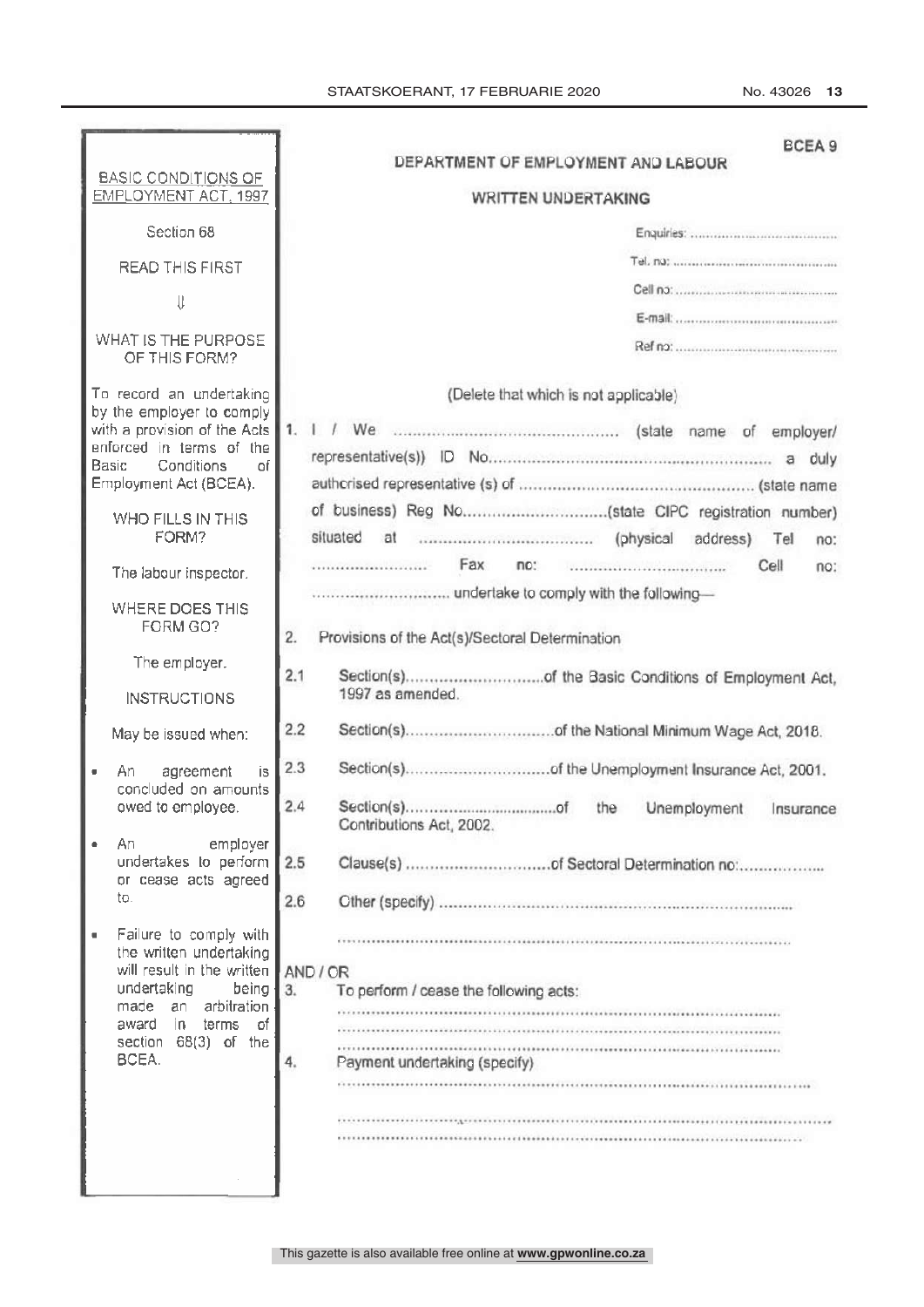| Fine for not complying with the National Minimum Wage:                                                                                                     |                                                                       |  |  |  |
|------------------------------------------------------------------------------------------------------------------------------------------------------------|-----------------------------------------------------------------------|--|--|--|
| 4.1. In accordance with 76A(1) of the Act, you are also required to pay a total fine of                                                                    |                                                                       |  |  |  |
| Twice the value of the underpayment; or<br>a)                                                                                                              |                                                                       |  |  |  |
| b)<br>Twice the employee's monthly wage                                                                                                                    |                                                                       |  |  |  |
| R for the benefits of the employee in respect of whom the failure to                                                                                       |                                                                       |  |  |  |
| comply occurs,                                                                                                                                             |                                                                       |  |  |  |
| 4.2. In accordance with 76A(2) of the Act for second or further non-compliance, you                                                                        |                                                                       |  |  |  |
|                                                                                                                                                            |                                                                       |  |  |  |
| also required to pay a total fine of:<br>are                                                                                                               |                                                                       |  |  |  |
| Thrice the value of the underpayment or<br>a).                                                                                                             |                                                                       |  |  |  |
| b)<br>Thrice the employee's monthly wage                                                                                                                   |                                                                       |  |  |  |
| R for the benefits of the employee in respect of whom the failure to                                                                                       |                                                                       |  |  |  |
| comply occurs,                                                                                                                                             |                                                                       |  |  |  |
| FOR THE ADMINISTRATION OF THE ACT, FINES TO BE IMPOSED IN TERMS<br>OF THE TABLES BELOW:                                                                    |                                                                       |  |  |  |
| <b>TABLE ONE:</b><br>Maximum permissible fine not involving an underpayment                                                                                |                                                                       |  |  |  |
| No previous failure to comply<br>R300 per employee in respect of<br>whom the failure to comply occurs                                                      |                                                                       |  |  |  |
| A previous failure to comply in respect of<br>R600 per employee in respect of<br>the same provision<br>whom the failure to comply occurs                   |                                                                       |  |  |  |
| A previous failure to comply within the<br>previous 12 months or two previous<br>failures to comply in respect of the<br>same provision within three years | R900 per employee in respect of<br>whom the failure to comply occurs  |  |  |  |
| Three previous failures to comply in<br>respect of the same provision within<br>three years                                                                | R1200 per employee in respect of<br>whom the failure to comply occurs |  |  |  |
| Four previous failures to comply in<br>respect of the same provision within<br>three years                                                                 | R1500 per employee in respect of<br>whom the failure to comply occurs |  |  |  |

## TABLE TWO:

Maximum permissible fine involving an

| No previous failure to comply                        | 25% of the amount due, including any interest |  |  |
|------------------------------------------------------|-----------------------------------------------|--|--|
|                                                      | owing on the amount at the date of the order  |  |  |
| A previous failure to comply in respect of the same  | 50% of the amount due, including any interest |  |  |
| provision within three years                         | owing on the amount at the date of the order  |  |  |
| A previous failure to comply in respect of the same  | 75% of the amount due, including any interest |  |  |
| provision within a year, or two provisions to comply | owing on the amount at the date of the order  |  |  |
| in respect of the same provision within three years  |                                               |  |  |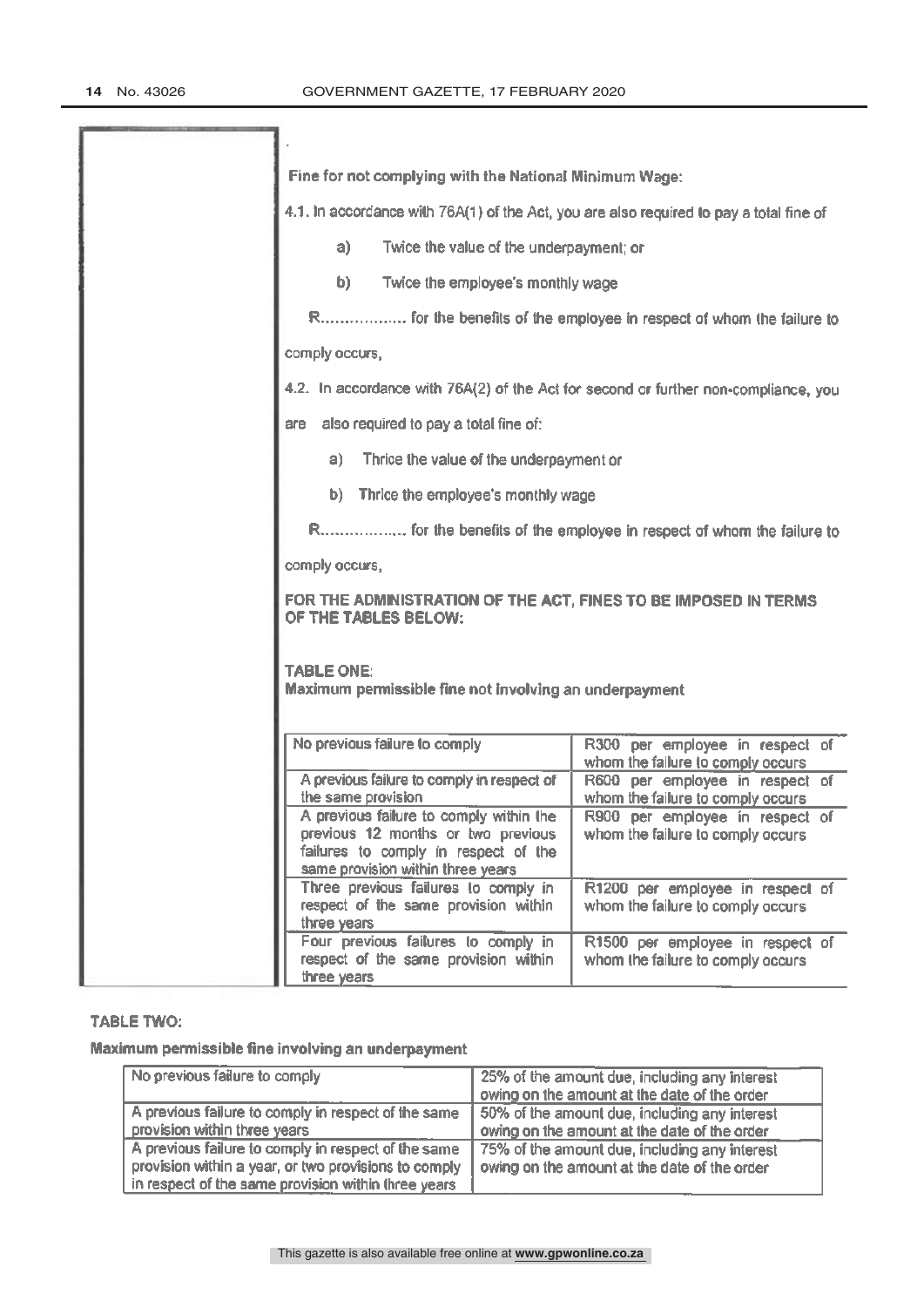| Three previous failures to comply in respect of the                                                                                              | 100% of the amount due, including any interest |
|--------------------------------------------------------------------------------------------------------------------------------------------------|------------------------------------------------|
| same provision within three years                                                                                                                | owing on the amount at the date of the order   |
| Four or more previous failures to comply in respect   200% of the amount due, including any interest<br>of the same provision within three years | owing on the amount at the date of the order   |

- 5. I further undertake to provide the Department of Employment and Labour with proof of compliance of the above requirements of this written undertaking not later than ............................... (Date)
- 6. <sup>I</sup>furthermore understand fully that failure to comply with the requirements of this undertaking and to provide proof of compliance thereof within the prescribed time to the Department of Employment and Labour, the Director General: Labour may request the CCMA to make the undertaking an arbitration award.
- 7. I acknowledge the contents of this written undertaking, I signed it voluntarily and free from any form of duress. The consequences of non-compliance with its contents have been explained to me and I fully understand and abide by them.
- 8. I acknowledge that costs as a result of non-compliance with this written undertaking will be incurred by me.

**SIGNED: EMPLOYER** 

**SIGNED: LABOUR INSPECTOR**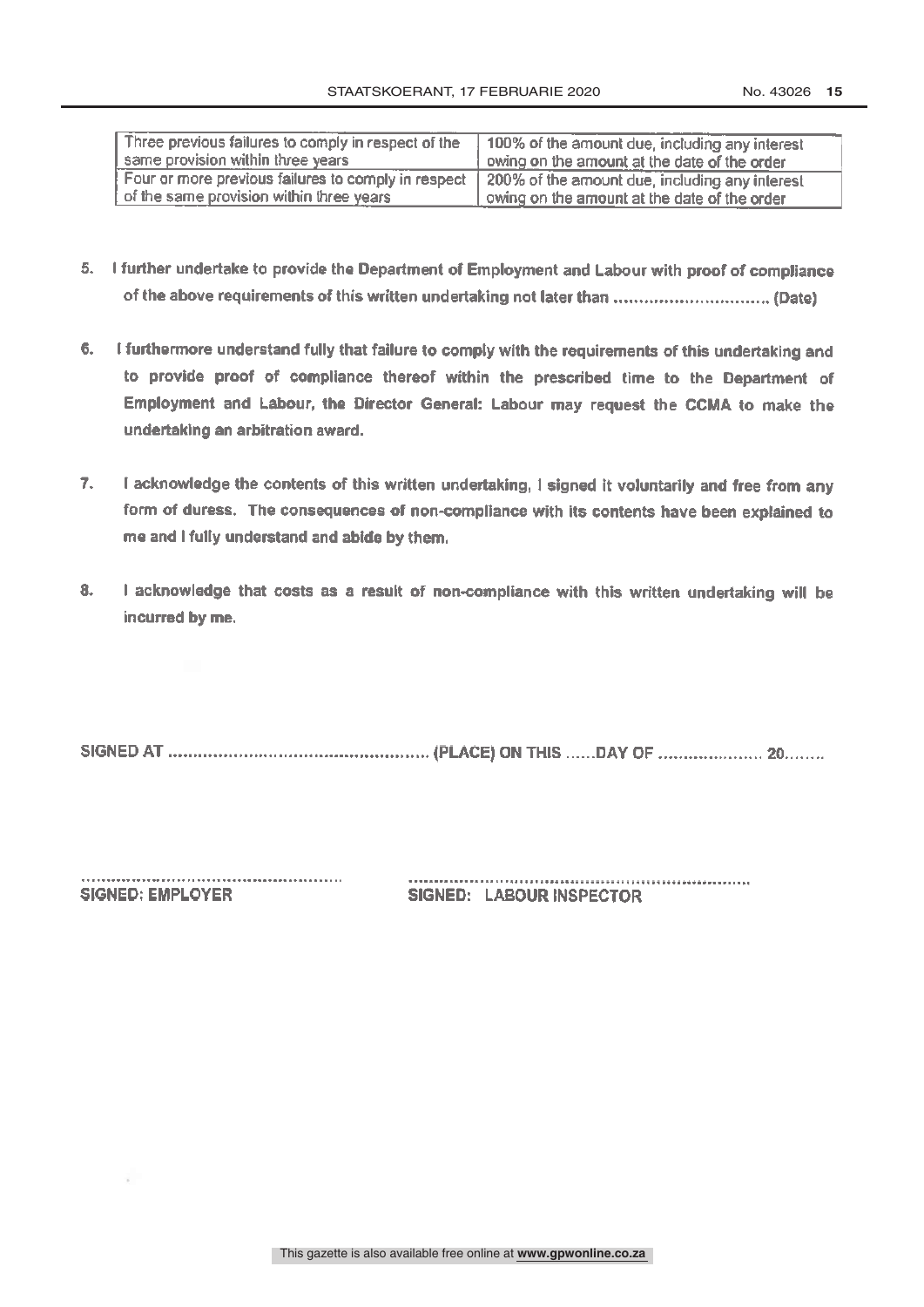| <b>BASIC CONDITIONS OF</b>                                                                                                                                                                                   |                                                                                                         | BCEA 12                                                                                |  |  |  |
|--------------------------------------------------------------------------------------------------------------------------------------------------------------------------------------------------------------|---------------------------------------------------------------------------------------------------------|----------------------------------------------------------------------------------------|--|--|--|
| EMPLOYMENT ACT, 1997                                                                                                                                                                                         | <b>DEPARTMENT OF LABOUR</b><br><b>COMPLIANCE ORDER</b>                                                  |                                                                                        |  |  |  |
| Section 69                                                                                                                                                                                                   |                                                                                                         |                                                                                        |  |  |  |
| <b>READ THIS FIRST</b>                                                                                                                                                                                       |                                                                                                         |                                                                                        |  |  |  |
|                                                                                                                                                                                                              | <b>Employers details:</b><br>1.<br>1.1 Trade name/Name of Employer: www.communication.communication.com |                                                                                        |  |  |  |
| <b>WHAT IS THE PURPOSE</b><br>OF THIS FORM?                                                                                                                                                                  |                                                                                                         |                                                                                        |  |  |  |
| This form is to enforce<br>compliance<br>with<br>a.<br>provision of the Act                                                                                                                                  | 2.<br>Sectoral Determination:                                                                           | You have failed to comply with the following sections/clauses of the following Act(s)/ |  |  |  |
| WHO FILLS IN THIS                                                                                                                                                                                            | Sections/clauses                                                                                        | Act/Sectoral Determination                                                             |  |  |  |
| FORM?                                                                                                                                                                                                        |                                                                                                         | Basic Conditions of Employment Act, 2018                                               |  |  |  |
|                                                                                                                                                                                                              |                                                                                                         | National Minimum Wage Act, 2018                                                        |  |  |  |
| The inspector.                                                                                                                                                                                               |                                                                                                         | Uncmployment Insurance Act, 2001                                                       |  |  |  |
| <b>WHERE DOES THIS</b>                                                                                                                                                                                       |                                                                                                         | Unemployment Insurance Contributions Act,<br>2002                                      |  |  |  |
| FORM GO?                                                                                                                                                                                                     |                                                                                                         | Sectoral Determination no: :                                                           |  |  |  |
| Order must be delivered to<br>employer named in it, and<br>to employee(s) affected by<br>it or, if this is impractical, to<br>a representative of the<br>employees including<br>a<br>registered trade union. | 3. You have not complied with provisions of the above to the following extent:<br>3.2                   |                                                                                        |  |  |  |
| <b>INSTRUCTIONS</b>                                                                                                                                                                                          |                                                                                                         |                                                                                        |  |  |  |
| The employer must<br>display a copy of this<br>order prominently at a<br>place accessible to the<br>affected<br>employee(s)<br>at each workplace<br>named in it.                                             | 4. Fine for not complying with the National Minimum Wage:                                               |                                                                                        |  |  |  |
| employer<br>An i<br>must<br>comply within the time                                                                                                                                                           | 4.1 In accordance with 76A(1) of the Act, you are also required to pay a total fine of                  |                                                                                        |  |  |  |
| period stated unless<br>the employer refers a                                                                                                                                                                | a)<br>Twice the value of the underpayment; or                                                           |                                                                                        |  |  |  |
| dispute concerning the<br>compliance order to                                                                                                                                                                | b).<br>Twice the employee's monthly wage                                                                |                                                                                        |  |  |  |
| the CCMA within that<br>period.                                                                                                                                                                              |                                                                                                         | R for the benefits of the employee in respect of whom the failure to                   |  |  |  |
|                                                                                                                                                                                                              | comply occurs,                                                                                          |                                                                                        |  |  |  |
|                                                                                                                                                                                                              |                                                                                                         |                                                                                        |  |  |  |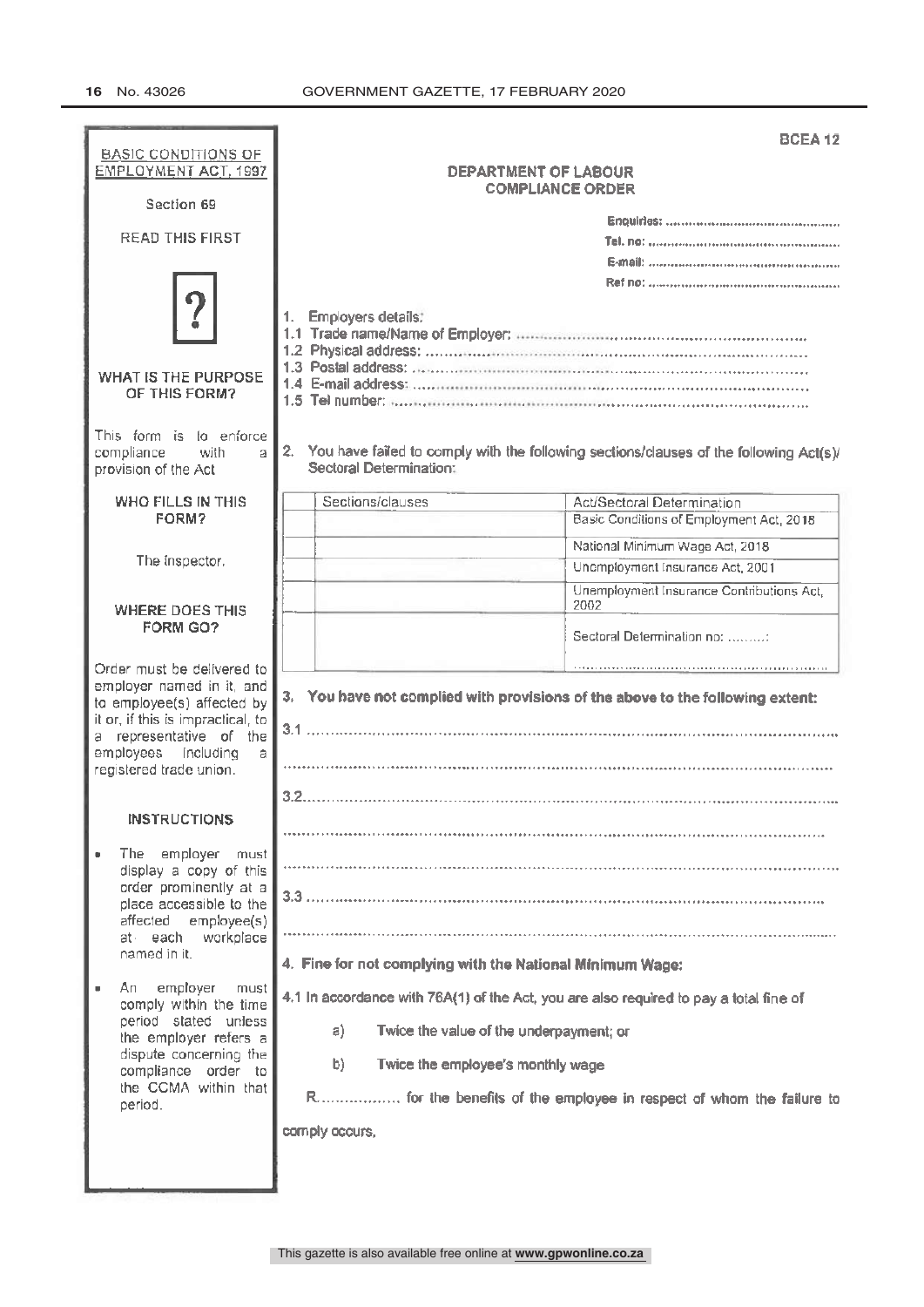4.2 In accordance with 76A(2) of the Act for second or further non-compliance, you are also required to pay a total fine of: a) Thrice the value of the underpayment or b) Thrice the employee's monthly wage R.................. for the benefits of the employee in respect of whom the failure to comply occurs, 5. You are hereby ordered to comply with paragraph 3.1 to 4.2 and provide proof of compliance not later than (date) 6. Non -compliance Failure to comply with paragraph 3.1 to 4.2 of this Compliance Order and to provide proof of compliance thereof within the prescribed time frame the Director General: Employment and Labour, through its representative will apply to the CCMA in terms of section 73(1) of the Act to make this Compliance Order an Arbitration Award.

FOR THE ADMINISTRATION OF THE ACT, FINES TO BE IMPOSED IN TERMS OF THE TABLES BELOW:

#### TABLE ONE:

Maximum permissible fine not involving an underpayment

| _____                                                                                                                                                   |                                                                      |
|---------------------------------------------------------------------------------------------------------------------------------------------------------|----------------------------------------------------------------------|
| No previous failure to comply                                                                                                                           | R300 per employee in respect of whom the failure to<br>comply occurs |
| A previous failure to comply in respect of the same                                                                                                     | R600 per employee in respect of whom the failure to                  |
| provision                                                                                                                                               | comply occurs                                                        |
| A previous failure to comply within the previous<br>12 months or two previous failures to comply in<br>respect of the same provision within three years | R900 per employee in respect of whom the failure to<br>comply occurs |
| Three previous failures to comply in respect of                                                                                                         | R1200 per employee in respect of whom the failure                    |
| the same provision within three years                                                                                                                   | to comply occurs                                                     |
| Four previous failures to comply in respect of the                                                                                                      | R1500 per employee in respect of whom the failure                    |
| same provision within three years                                                                                                                       | to comply occurs                                                     |

#### TABLE TWO:

Maximum permissible fine involving an underpayment

| No previous failure to comply                                                                                                                                         | 25% of the amount due, including any interest<br>owing on the amount at the date of the order |
|-----------------------------------------------------------------------------------------------------------------------------------------------------------------------|-----------------------------------------------------------------------------------------------|
| A previous failure to comply in respect of the same                                                                                                                   | 50% of the amount due, including any interest                                                 |
| provision within three years                                                                                                                                          | owing on the amount at the date of the order                                                  |
| A previous failure to comply in respect of the same<br>provision within a year, or two provisions to<br>comply in respect of the same provision within<br>three years | 75% of the amount due, including any interest<br>owing on the amount at the date of the order |
| Three previous failures to comply in respect of                                                                                                                       | 100% of the amount due, including any interest                                                |
| the same provision within three years                                                                                                                                 | owing on the amount at the date of the order                                                  |
| Four or more previous failures to comply in                                                                                                                           | 200% of the amount due, including any interest                                                |
| respect of the same provision within three years                                                                                                                      | owing on the amount at the date of the order                                                  |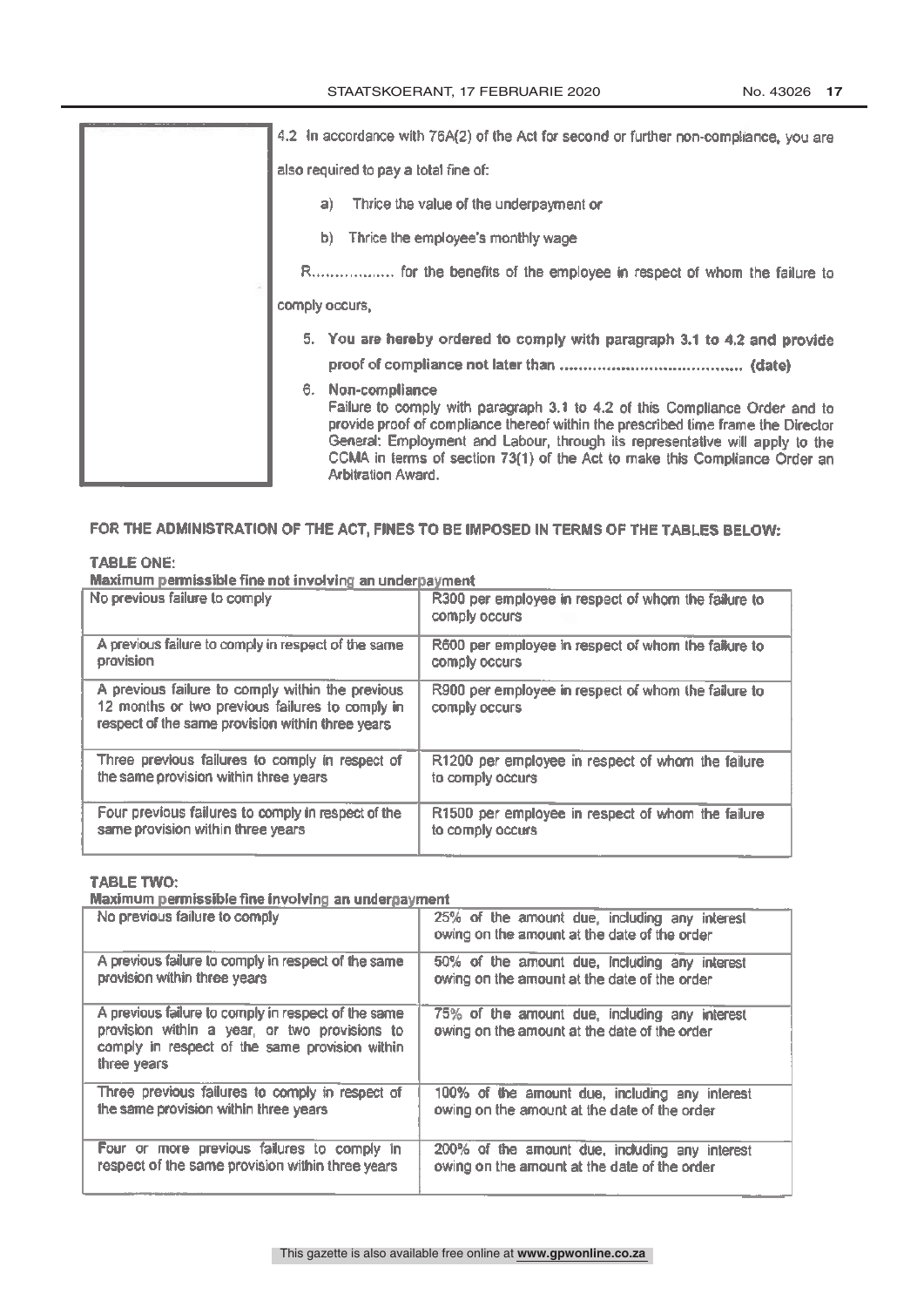GIVEN UNDER MY HAND ON THIS ....... DAY OF ........................... 20... AT .............................. (PLACE)

**SIGNED: LABOUR INSPECTOR**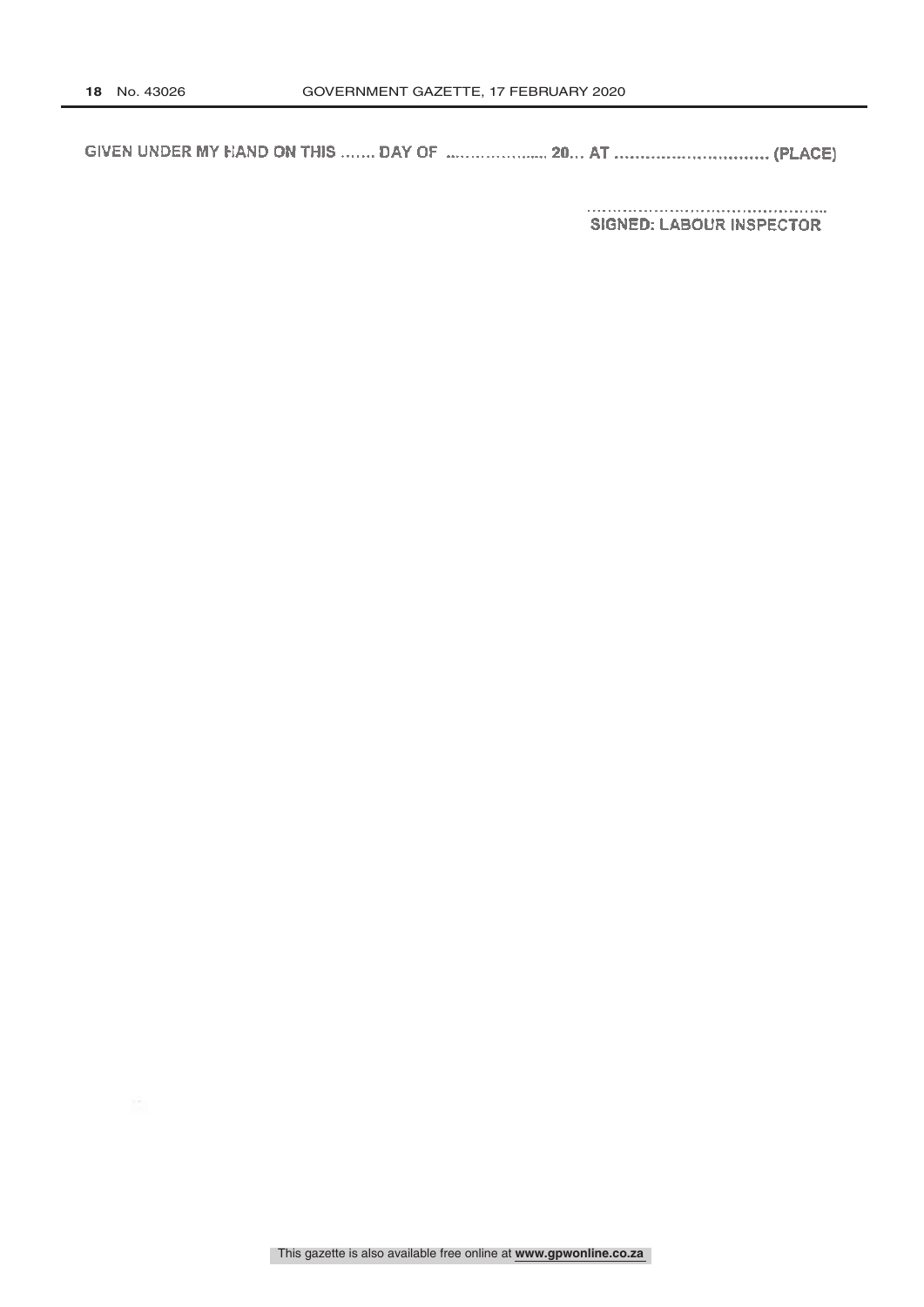| <b>Basic Conditions of</b><br>Employment Act, 75 of 1997<br>DEPARTMENT OF EMPLOYMENT AND LABOUR<br><b>BCEA</b><br>Please read the information<br>before completing this form<br>CERTIFICATE OF APPOINTMENT IN TERMS OF SECTION 63 OF<br><b>BASIC CONDITIONS OF EMPLOYMENT ACT.</b><br><b>WHAT IS THE PURPOSE</b><br>OF THIS FORM?<br>Discrete Serial Number:<br>To provide a certificate of<br>THIS IS TO CERTIFIFY THAT:-<br>appointment to inspectors in<br>terms of Section 63 of BCEA.<br>Name<br>1.<br>2.<br><b>Identity Number</b><br>WHO AUTHORISE THIS<br><b>FORM?</b><br>has been appointed, in terms of section 63 (3) of the Basic Conditions of Employment<br>Act, 75 of 1997, as amended, as a labour inspector to monitor and enforce the<br>A Chief Director: Provincial<br>following faws-<br>Operations who has been<br>Basic Conditions of Employment Act, 75 of 1997 as amended;<br>1.<br>delegated this power by the<br>Compensation for Occupational Injury and Diseases Act, No. 61 of 1993;<br>2.<br>Minister in terms of section<br>Employment Equity Act, 55 of 1998;<br>з.<br>Occupational Health and Safety Act, 85 of 1993;<br>4.<br>85(1) of the BCEA<br>5.<br>Unemployment Insurance Act, 21 of 2001 as amended<br>National Minimum Wage Act, 2018<br>6.<br>and may perform the following functions -<br><b>INSTRUCTIONS</b><br>Promote, monitor and enforce compliance with the above laws in terms of section<br>a).<br>64 of the Basic Conditions of Employment Act;<br><b>Chief Director:</b><br>b) Carry out the functions of an inspector in terms of section 29 of the Occupational<br>Provincial Operations,<br><b>Health and Safety Act;</b><br>must sign this form.<br>Enforce the Employment Equity Act in terms of sections 35 to 38 of that Act;<br>C).<br>d).<br>Exercise the powers of an inspector in term of section 55 of the Unemployment<br><b>Insurance Act:</b><br>The inspector card<br>ш<br>Exercise any power delegated or perform any duty assigned by the Director-<br>e).<br>(Annexure 14B) must<br>General: Labour In terms of section 3(1) of the Compensation for Occupational<br><b>Injuries and Diseases Act:</b><br>contain an inspector's<br>photo, signature of the<br>inspector, signature of<br>Inspector's signature<br>the Provincial<br>Executive Manager,<br>Place<br>3.1<br>3.2<br>Date<br>office from which the<br>inspector is based.<br>Inspector's Name:<br>Inspector card must<br>G<br>(Labour Inspector) |
|-----------------------------------------------------------------------------------------------------------------------------------------------------------------------------------------------------------------------------------------------------------------------------------------------------------------------------------------------------------------------------------------------------------------------------------------------------------------------------------------------------------------------------------------------------------------------------------------------------------------------------------------------------------------------------------------------------------------------------------------------------------------------------------------------------------------------------------------------------------------------------------------------------------------------------------------------------------------------------------------------------------------------------------------------------------------------------------------------------------------------------------------------------------------------------------------------------------------------------------------------------------------------------------------------------------------------------------------------------------------------------------------------------------------------------------------------------------------------------------------------------------------------------------------------------------------------------------------------------------------------------------------------------------------------------------------------------------------------------------------------------------------------------------------------------------------------------------------------------------------------------------------------------------------------------------------------------------------------------------------------------------------------------------------------------------------------------------------------------------------------------------------------------------------------------------------------------------------------------------------------------------------------------------------------------------------------------------------------------------------------------------------------------------------------------------------------------------------------------------------|
|                                                                                                                                                                                                                                                                                                                                                                                                                                                                                                                                                                                                                                                                                                                                                                                                                                                                                                                                                                                                                                                                                                                                                                                                                                                                                                                                                                                                                                                                                                                                                                                                                                                                                                                                                                                                                                                                                                                                                                                                                                                                                                                                                                                                                                                                                                                                                                                                                                                                                         |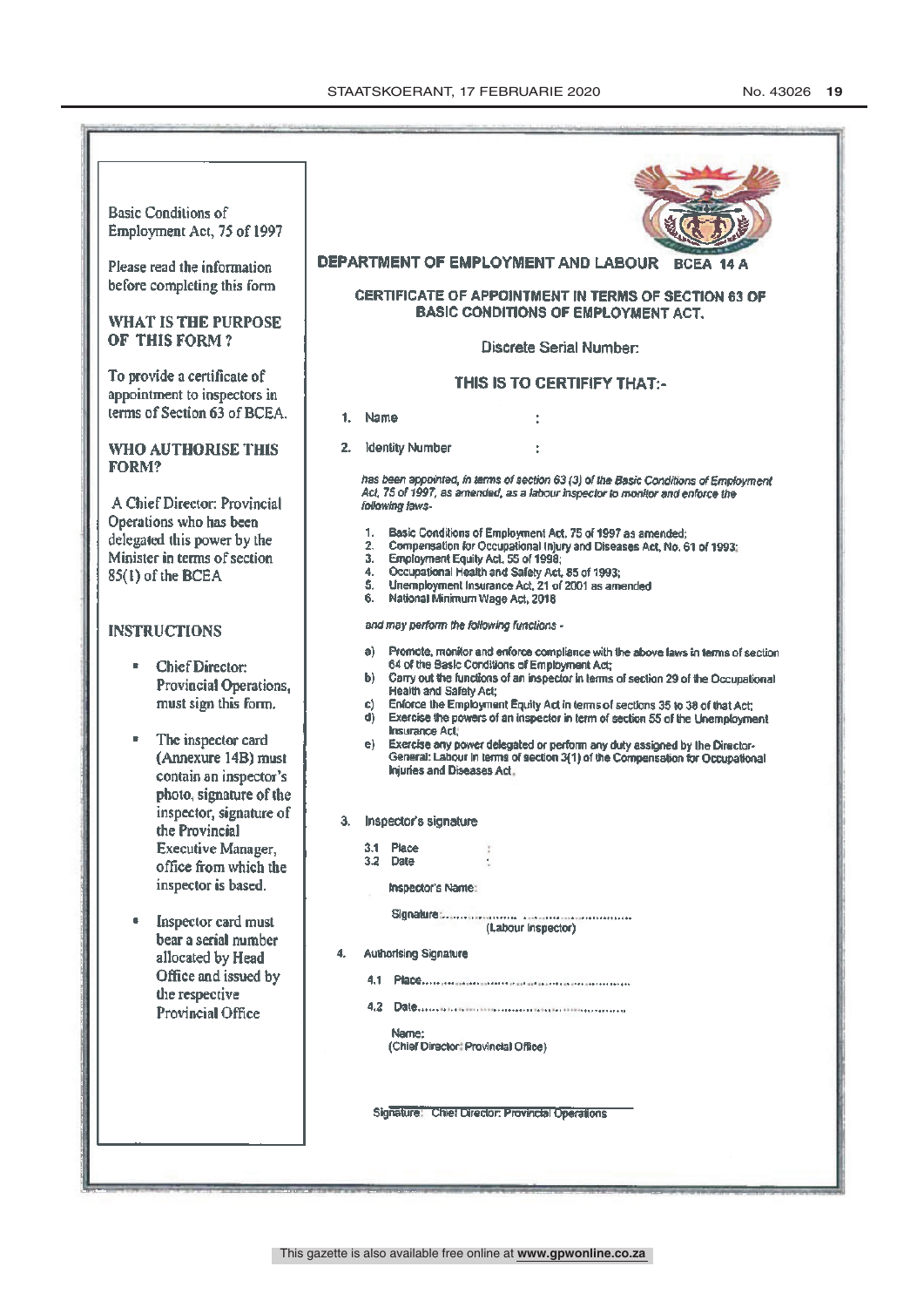## **BCEA 14 B**



## THIS IS TO CERTIFY THAT

Has in terms of section 63 (3) of the Basic Conditions of Employment Act, <sup>75</sup> of 1997, as amended, been appointed as <sup>a</sup> labour inspector to monitor and enforce the following legislation:

- 1. Basic Conditions of Employment Act, 75 of 1997;
- 2. National Minimum Wage Act, 2018;
- 3. Compensation for Occupational Injury and Diseases Act, No. 61of 1993;
- 4. Employment Equity Act, 55 of 1998;
- 5. Occupational Health and Safety Act, 85 of 1993;
- 6. Unemployment Insurance Act, 63 OF 2001.

#### CHIEF DIRECTOR: PROVINCIAL OPERATIONS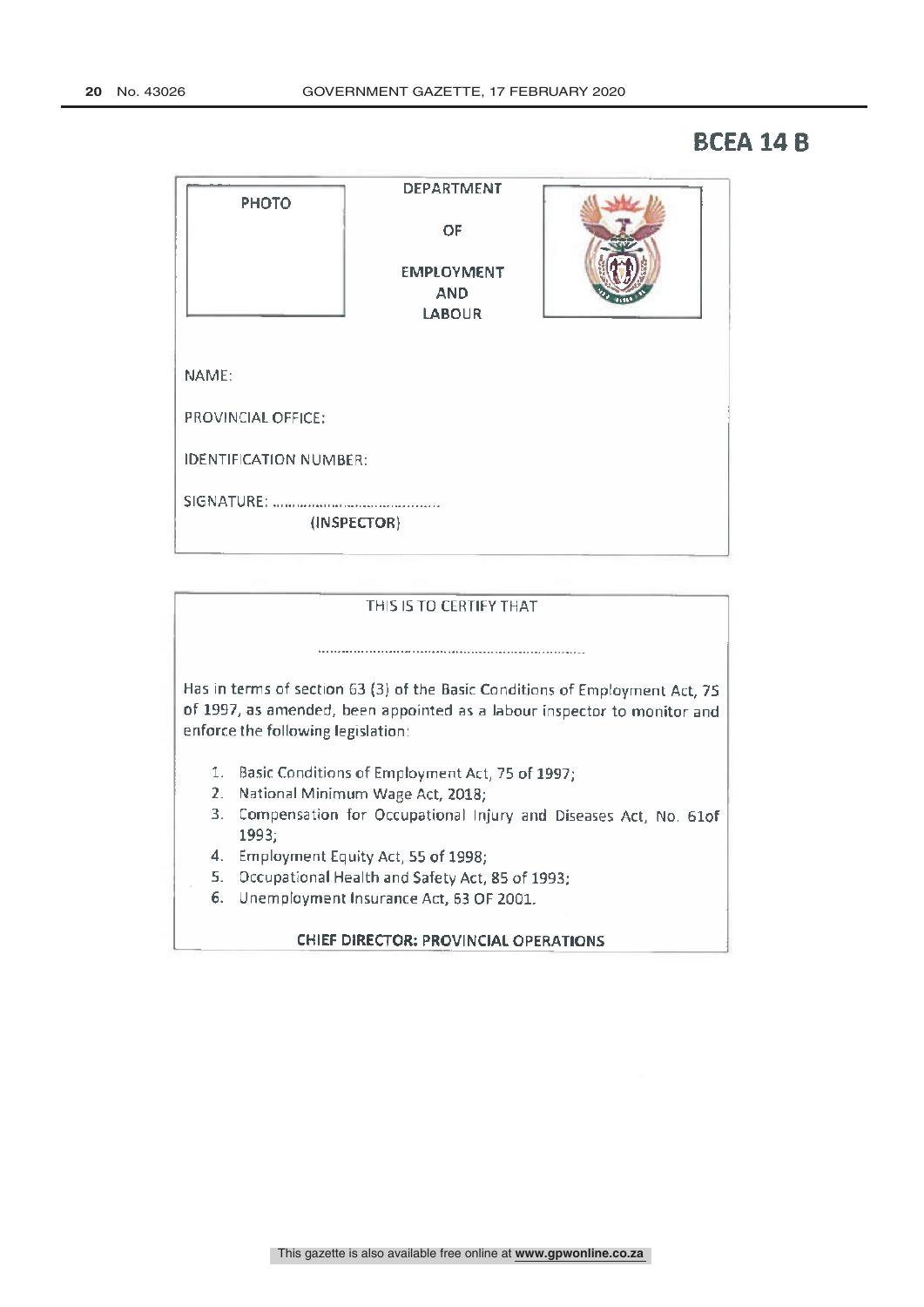**DEPARTMENT OF LABOUR**

#### **NO. R. 175 17 FEBRUARY 2020**

### NATIONAL MINIMUM WAGE ACT NO.9 OF 2018

I, Thembelani Waltermade Nxesi, Minister of Employment and Labour, hereby in terms of Section 6 (5) of the National Minimum Wage Act, No. 9 of 2018, amend the national minimum wages contained in Schedule 1 and Schedule 2 of the National Minimum Wage Act, published under Government Gazette No 42060 of 27 November 2018, in accordance with the schedules hereto and fix the 1 March 2020 as the date on which this amendment shall become binding.

I, furthermore, hereby in terms of Section 51 (3) of the Basic Conditions of Employment Amendment Act, No. 75 of 1997 as amended in the Government Gazette No 42059 of 27 November 2018, increase wages and the remuneration and associated benefits based on those wages in sectoral determinations in accordance with the schedules hereto and fix the 1 March 2020 as the date on which this amendment shall become binding.

**MR TW NXESL MP** 

MINISTER OF EMPLOYMENT AND LABOUR 0202 lsc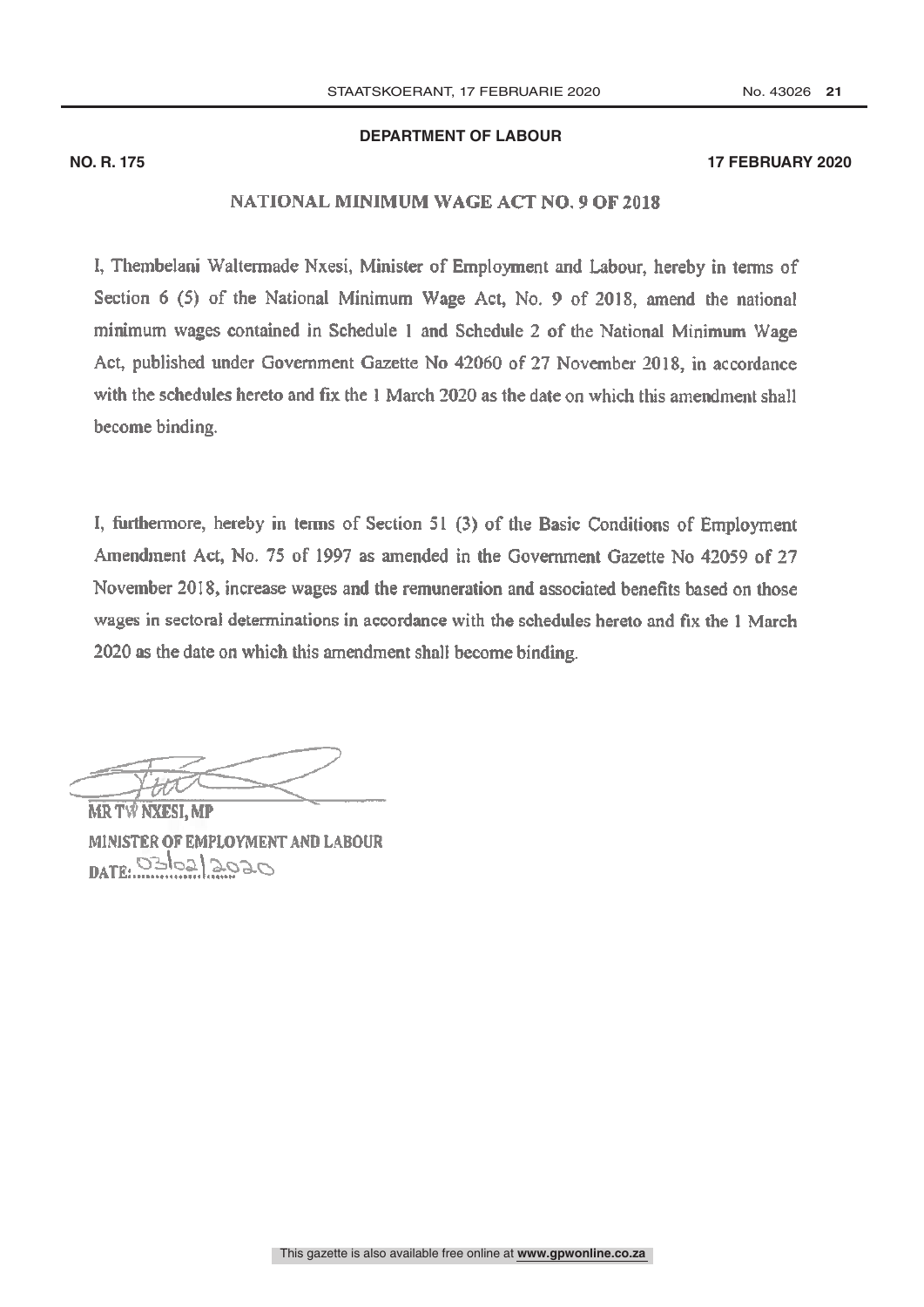# NATIONAL MINIMUM WAGE (SECTION 6(6))

Substitute clause 1 under schedule 1 as reflected in Government Gazette No. 42060 1. of 27 November 2018 with the following:

- 1. Subject to item 2, the national minimum wage is R20.76 for each ordinary hour worked.
- 2. Despite item <sup>1</sup>
- (a) farm workers are entitled to a minimum wage of R18.68 per hour;
- (b) domestic workers are entitled to a minimum wage of R15.57 per hour;
- (c) workers employed on an expanded public works programme are entitled to a minimum wage of R11.42 per hour; and
- (d) workers who have concluded leamership agreements contemplated in section 17 of the Skills Development Act, 1998 (Act No. 97 of 1998), are entitled to the allowances contained in Schedule 2.

### SCHEDULE 2

### LEARNERSHIP ALLOWANCES

### (Section 6(6))

- 1. Substitute clause 2 learnership allowance as reflected in Government Gazette No. 42060 of 27 November 2018 with the following:
	- 2. The learnership allowances are as follows:

| NOF level    | Credit already earned by<br>learner | Minimum allowance per week |  |  |
|--------------|-------------------------------------|----------------------------|--|--|
| Level 1 to 2 | $0 - 120$                           | 312.45                     |  |  |
|              | $121 - 240$                         | 624.87                     |  |  |
| Level 3      | $0 - 120$                           | 312.45                     |  |  |
|              | $121 - 240$                         | 588.47                     |  |  |
|              | $241 - 360$                         | 963.38                     |  |  |
| Level 4      | $0 - 120$                           | 312.45                     |  |  |
|              | $121 - 240$                         | 624.93                     |  |  |
|              | $241 - 360$                         | 963.38                     |  |  |
|              | $361 - 480$                         | 1405.98                    |  |  |
| Level 5 to 8 | $0 - 120$                           | 312.45                     |  |  |
|              | $121 - 240$                         | 676.93                     |  |  |
|              | $241 - 360$                         | 1012.83                    |  |  |
|              | $361 - 480$                         | 1426.85                    |  |  |
|              | $481 - 600$                         | 1822.56                    |  |  |

## SCHEDULE 1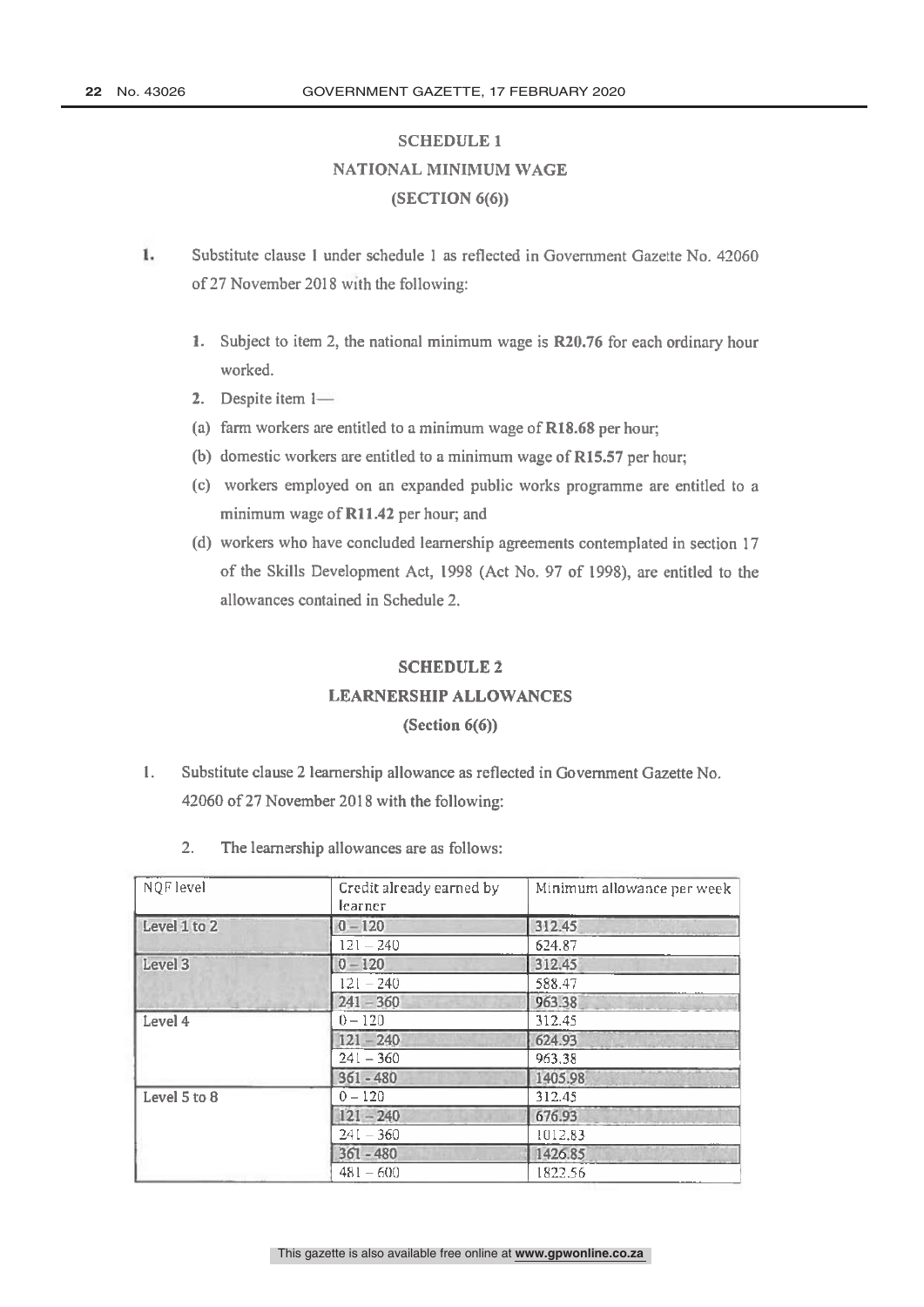## SECTORAL DETERMINATION 1: CONTRACT CLEANING SECTOR

- 1. Substitute clause 3(1) as reflected in Government Gazette No. 42182 of 23 January 2019 with the following:
	- 3 Remunerations
	- 1) With effect from 01 March 2020 an employer shall pay a contract cleaning worker at least the minimum wage prescribed in the schedule.

| <b>Area A</b>                                                                                                                                         | <b>Area B</b>                                                                                                                                                                                                  | <b>Area C</b>          |  |
|-------------------------------------------------------------------------------------------------------------------------------------------------------|----------------------------------------------------------------------------------------------------------------------------------------------------------------------------------------------------------------|------------------------|--|
| <b>Metropolitan Councils:</b><br><b>City of Cape Town, Greater</b><br><b>East Rand Metro, City of</b><br>Johannesburg, Tshwane and<br>Nelson Mandela. | All Areas In KwaZulu-Natal<br><b>NB: Conditions of employment for</b><br>KwaZulu-Natal areas shall be<br>subjected to the agreement<br>concluded in the Bargaining<br><b>Council for the Contract Cleaning</b> | In the rest of the RSA |  |
| <b>Local Council:</b><br>Emfuleni, Merafong,<br>Mogale City, Metsimaholo,<br>Randfontein, Stellenbosch,<br>Westonaria                                 | Service Industry kwaZulu-Natal<br>(BCCCI) published in the<br>Government Gazette No. 38468<br>dated 13 February 2015.                                                                                          |                        |  |
| <b>Rate per hour</b>                                                                                                                                  | Rate per hour                                                                                                                                                                                                  | Rate per hour          |  |
| <b>R22.84</b>                                                                                                                                         | R23.04                                                                                                                                                                                                         | R20.83                 |  |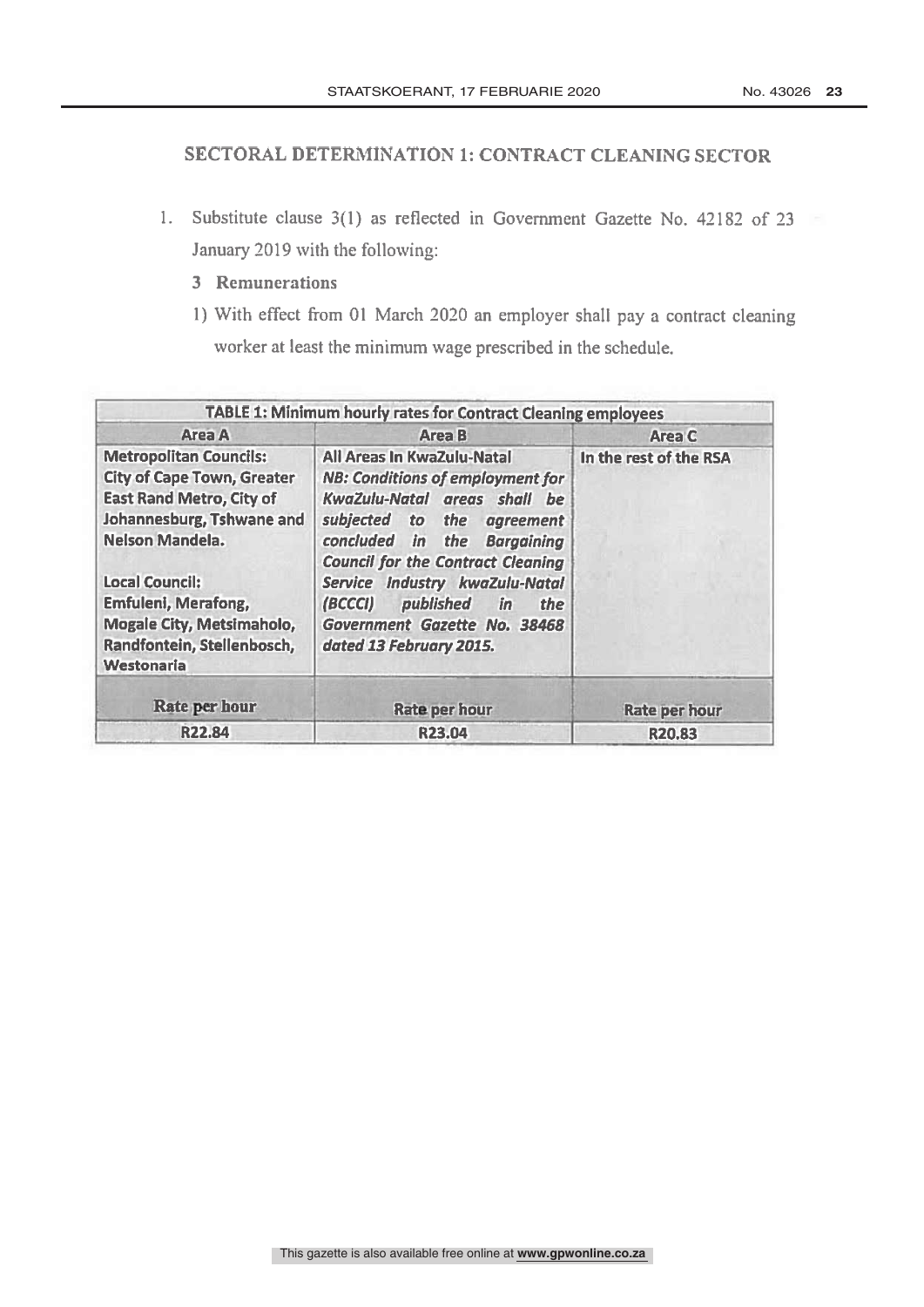## **SECTORAL DETERMINATION 9: WHOLESALE AND RETAIL SECTOR**

1. Subsitute Table 1 and 2 as reflected in Government Gazette no: 42766 of 14 October 2019 with Table 1 and 2 below:

| Table 1: Area A                                                                                                                                                                                                                                                                                                                                                                                                                                                                                                                                                                                                                                                                                                                                                                                                                                                                  |       |       |        |         |         |  |
|----------------------------------------------------------------------------------------------------------------------------------------------------------------------------------------------------------------------------------------------------------------------------------------------------------------------------------------------------------------------------------------------------------------------------------------------------------------------------------------------------------------------------------------------------------------------------------------------------------------------------------------------------------------------------------------------------------------------------------------------------------------------------------------------------------------------------------------------------------------------------------|-------|-------|--------|---------|---------|--|
| Metropolitan and Local Municipality                                                                                                                                                                                                                                                                                                                                                                                                                                                                                                                                                                                                                                                                                                                                                                                                                                              |       |       |        |         |         |  |
| Bergrivier, Breede Valley, Buffalo City, Cape Agulhas, Cederberg, City of Cape Town, City<br>of Johannesburg Metropolitan Municipality, City of Tshwane, Drakenstein, Ekurhuleni,<br>Emalahleni, Emfuleni, Ethekwini Metropolitan Unicity, Gamagara, George, Hibiscus Coast,<br>Karoo Hoogland, Kgatelopele, //Khara Hais, Knysna, Kungwini, Kouga, Hessequa local<br>Lesedi,<br>Makana,<br>Mangaung,<br>Matzikama, Metsimaholo,<br>authority,<br>Middelburg<br>(Mpumalanga), Midvaal, Mngeni, Mogale, Mosselbaai, Msunduzi, Mtubatuba, Nama Khoi,<br>Nelson Mandela, Nokeng tsa Taemane, Oudtshoorn,<br>Overstrand, Plettenbergbaai,<br>Potchefstroom, Randfontein, Richtersveld, Saldanha Bay, Sol Plaatjie, Stellenbosch,<br>Swartland, Swellendam, Theewaterskloof, Umdoni, uMhlathuze and Witzenberg.<br>27 Hrs or less<br>Cl <sub>2</sub> (2)<br>Cl 2 (3)(b)<br>Cl 2(3)(a) |       |       |        |         |         |  |
| Job category                                                                                                                                                                                                                                                                                                                                                                                                                                                                                                                                                                                                                                                                                                                                                                                                                                                                     | R.p.h | R.p.h | R.p.h. | R.p.w   | R.p.m   |  |
| <b>General Assistant/Trolley</b><br>Collector                                                                                                                                                                                                                                                                                                                                                                                                                                                                                                                                                                                                                                                                                                                                                                                                                                    | 20.76 | 24.39 | 20.76  | 934.20  | 4047.89 |  |
| <b>Security Guard</b>                                                                                                                                                                                                                                                                                                                                                                                                                                                                                                                                                                                                                                                                                                                                                                                                                                                            | 20.76 | 24.79 | 20.76  | 934.20  | 4047.89 |  |
| <b>Forklift Operator</b>                                                                                                                                                                                                                                                                                                                                                                                                                                                                                                                                                                                                                                                                                                                                                                                                                                                         | 20.76 | 26.49 | 20.76  | 934.20  | 4047.89 |  |
| Driver < 3500kg                                                                                                                                                                                                                                                                                                                                                                                                                                                                                                                                                                                                                                                                                                                                                                                                                                                                  | 20.76 | 27.02 | 20.76  | 934.20  | 4047.89 |  |
| Merchandiser/Shop<br>Assistant/Checker/Deli<br><b>Assistant</b>                                                                                                                                                                                                                                                                                                                                                                                                                                                                                                                                                                                                                                                                                                                                                                                                                  | 22.42 | 28.04 | 20.76  | 934.20  | 4047.89 |  |
| Cashier                                                                                                                                                                                                                                                                                                                                                                                                                                                                                                                                                                                                                                                                                                                                                                                                                                                                          | 23.78 | 29.73 | 22.97  | 1033.65 | 4478.81 |  |
| Driver 3501 <9000kg                                                                                                                                                                                                                                                                                                                                                                                                                                                                                                                                                                                                                                                                                                                                                                                                                                                              | 25.87 | 32.33 | 24.96  | 1123.20 | 4866.83 |  |
| <b>Clerk/Sales Assistant/Sales</b><br>person/Block man/Baker                                                                                                                                                                                                                                                                                                                                                                                                                                                                                                                                                                                                                                                                                                                                                                                                                     | 27.99 | 34.99 | 27.03  | 1216.35 | 5270.44 |  |
| Driver 9001 <16000kg                                                                                                                                                                                                                                                                                                                                                                                                                                                                                                                                                                                                                                                                                                                                                                                                                                                             | 28.17 | 35.20 | 27.17  | 1222.65 | 5297.74 |  |
| <b>Displayer</b>                                                                                                                                                                                                                                                                                                                                                                                                                                                                                                                                                                                                                                                                                                                                                                                                                                                                 | 29.06 | 36.33 | 28.07  | 1263.15 | 5473.23 |  |
| Driver 16001kg >                                                                                                                                                                                                                                                                                                                                                                                                                                                                                                                                                                                                                                                                                                                                                                                                                                                                 | 30.92 | 38.67 | 29.86  | 1343.70 | 5822.25 |  |
| Supervisor                                                                                                                                                                                                                                                                                                                                                                                                                                                                                                                                                                                                                                                                                                                                                                                                                                                                       | 34.44 | 43.05 | 33.24  | 1495.80 | 6481.30 |  |
| <b>Trainee Manager</b>                                                                                                                                                                                                                                                                                                                                                                                                                                                                                                                                                                                                                                                                                                                                                                                                                                                           | 37.19 | 46.49 | 35.91  | 1615.95 | 7001.91 |  |
| <b>Assistant Manager</b>                                                                                                                                                                                                                                                                                                                                                                                                                                                                                                                                                                                                                                                                                                                                                                                                                                                         | 40.51 | 50.65 | 39.09  | 1759.05 | 7621.96 |  |
| Manager                                                                                                                                                                                                                                                                                                                                                                                                                                                                                                                                                                                                                                                                                                                                                                                                                                                                          | 44.40 | 55.50 | 42.87  | 1929.15 | 8359.01 |  |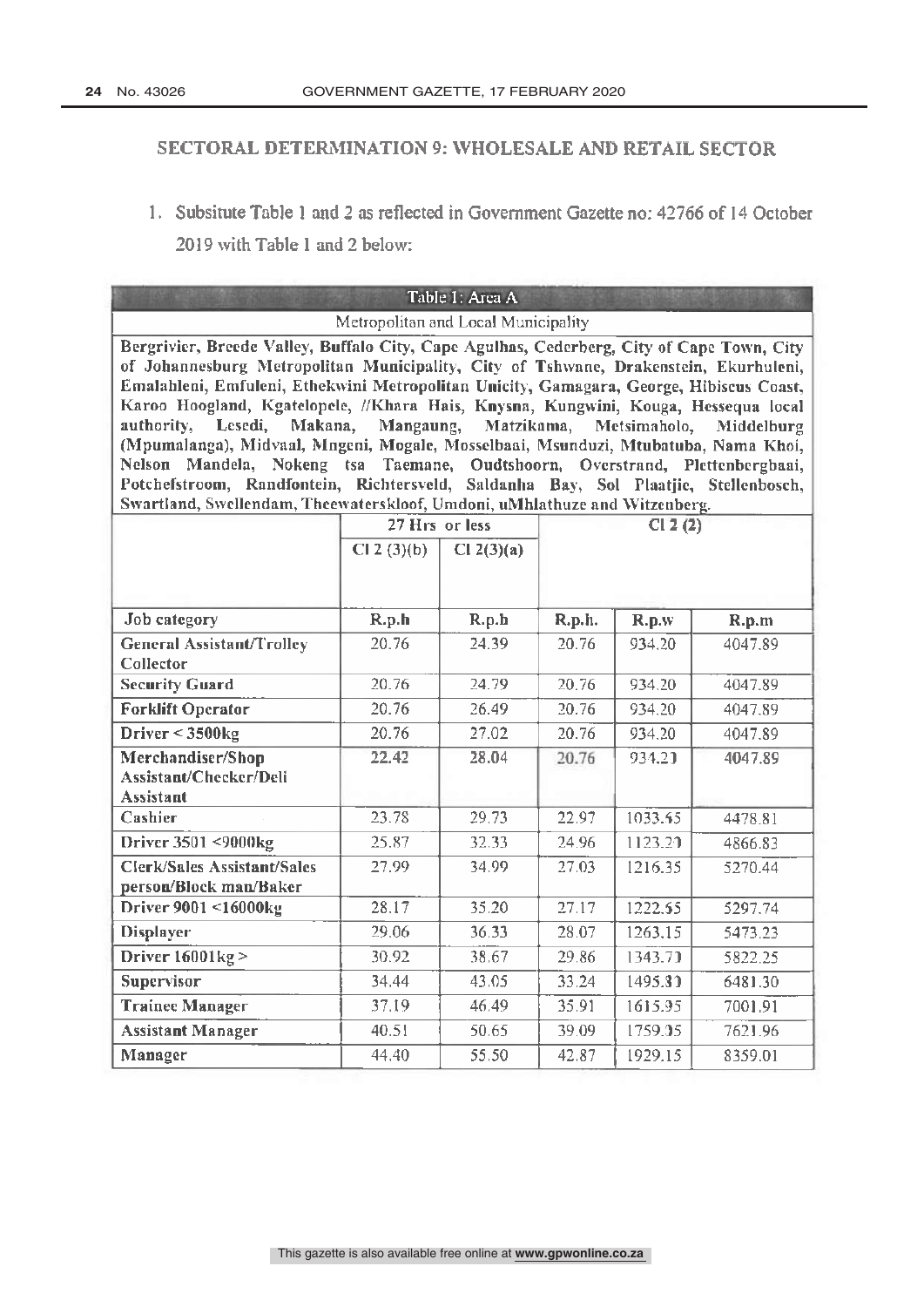|  | No. 43026 | 25 |
|--|-----------|----|
|--|-----------|----|

| Table <sup>2</sup> : Area B                                     |                |            |                     |         |         |  |  |
|-----------------------------------------------------------------|----------------|------------|---------------------|---------|---------|--|--|
| Metropolitan and Local Municipality                             |                |            |                     |         |         |  |  |
| AREAS NOT MENTIONED IN AREA A                                   |                |            |                     |         |         |  |  |
|                                                                 | 27 Hrs or less |            | Cl <sub>2</sub> (2) |         |         |  |  |
|                                                                 | Cl 2 (3)(b)    | Cl 2(3)(a) |                     |         |         |  |  |
| Job category                                                    | R.p.h          | R.p.h      | R.p.h.              | R.p.w   | R.p.m   |  |  |
| <b>General Assistant/Trolley</b><br>Collector                   | 20.76          | 22.78      | 20.76               | 934.20  | 4047.89 |  |  |
| <b>Security Guard</b>                                           | 20.76          | 24.79      | 20.76               | 934.20  | 4047.89 |  |  |
| <b>Forklift Operator</b>                                        | 20.76          | 22.95      | 20.76               | 934.20  | 4047.89 |  |  |
| Driver < 3500kg                                                 | 20.76          | 23.54      | 20.76               | 934.20  | 4047.89 |  |  |
| Merchandiser/Shop<br>Assistant/Checker/Deli<br><b>Assistant</b> | 20.76          | 24.78      | 20.76               | 934.20  | 4047.89 |  |  |
| Cashier                                                         | 20.76          | 26.27      | 20.76               | 934.20  | 4047.89 |  |  |
| Driver 3501 <9000kg                                             | 22.52          | 28.14      | 20.76               | 934.20  | 4047.89 |  |  |
| <b>Clerk/Sales Assistant/Sales</b><br>person/Block man/Baker    | 27.99          | 34.99      | 23.82               | 1071.90 | 4644.54 |  |  |
| Driver 9001 <16000kg                                            | 26.94          | 33.67      | 25.84               | 1162.80 | 5038.41 |  |  |
| <b>Displayer</b>                                                | 23.98          | 29.98      | 23.03               | 1036.35 | 4490.50 |  |  |
| Driver 16001kg >                                                | 29.61          | 37.00      | 28.40               | 1278.00 | 5537.57 |  |  |
| Supervisor                                                      | 30.10          | 37.64      | 28.91               | 1300.95 | 5637.02 |  |  |
| <b>Trainee Manager</b>                                          | 32.22          | 40.27      | 30.90               | 1390.50 | 6025.04 |  |  |
| <b>Assistant Manager</b>                                        | 35.51          | 44.40      | 34.04               | 1531.80 | 6637.29 |  |  |
| Manager                                                         | 38.52          | 48.14      | 36.91               | 1660.95 | 7196.90 |  |  |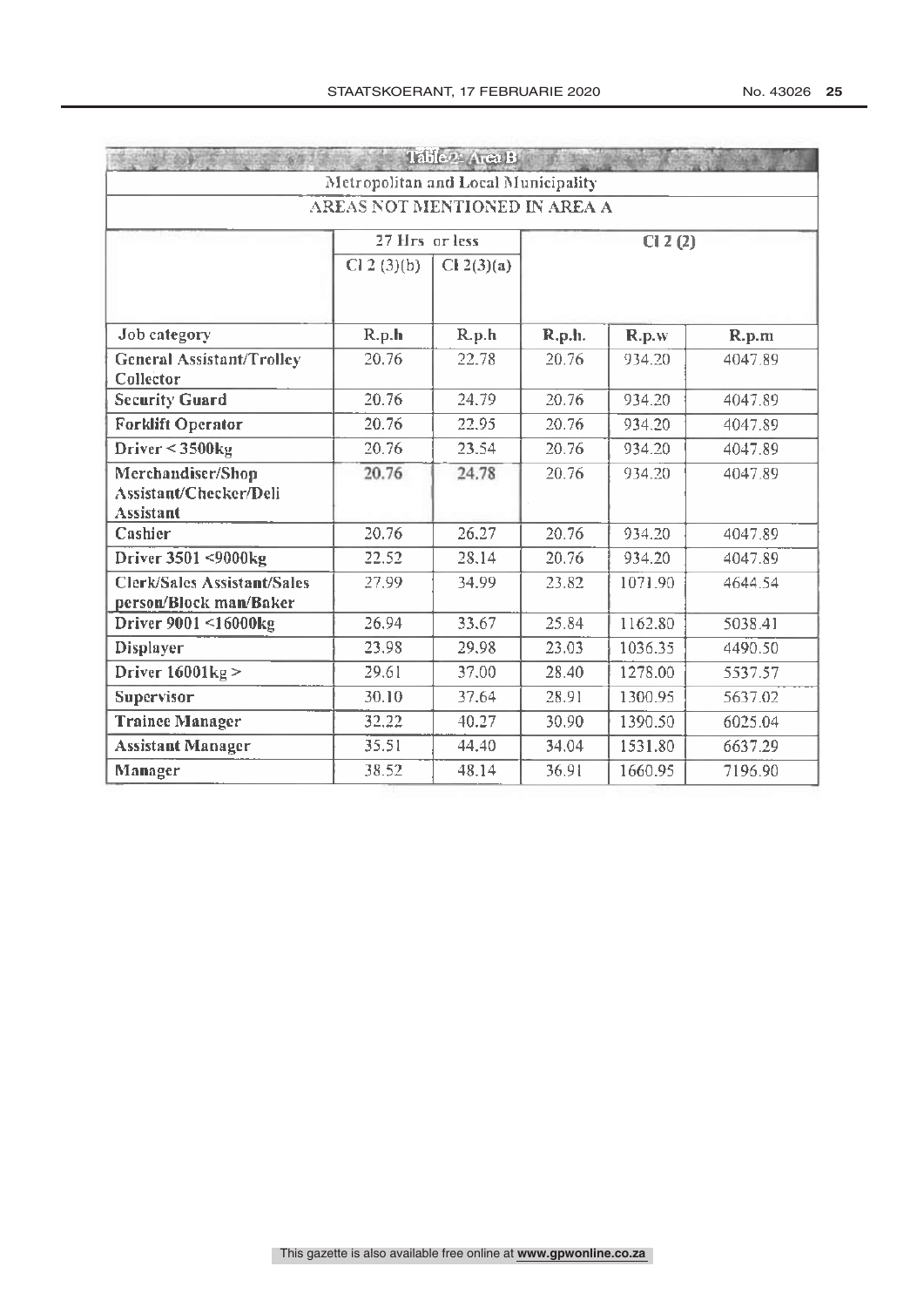This gazette is also available free online at **www.gpwonline.co.za**